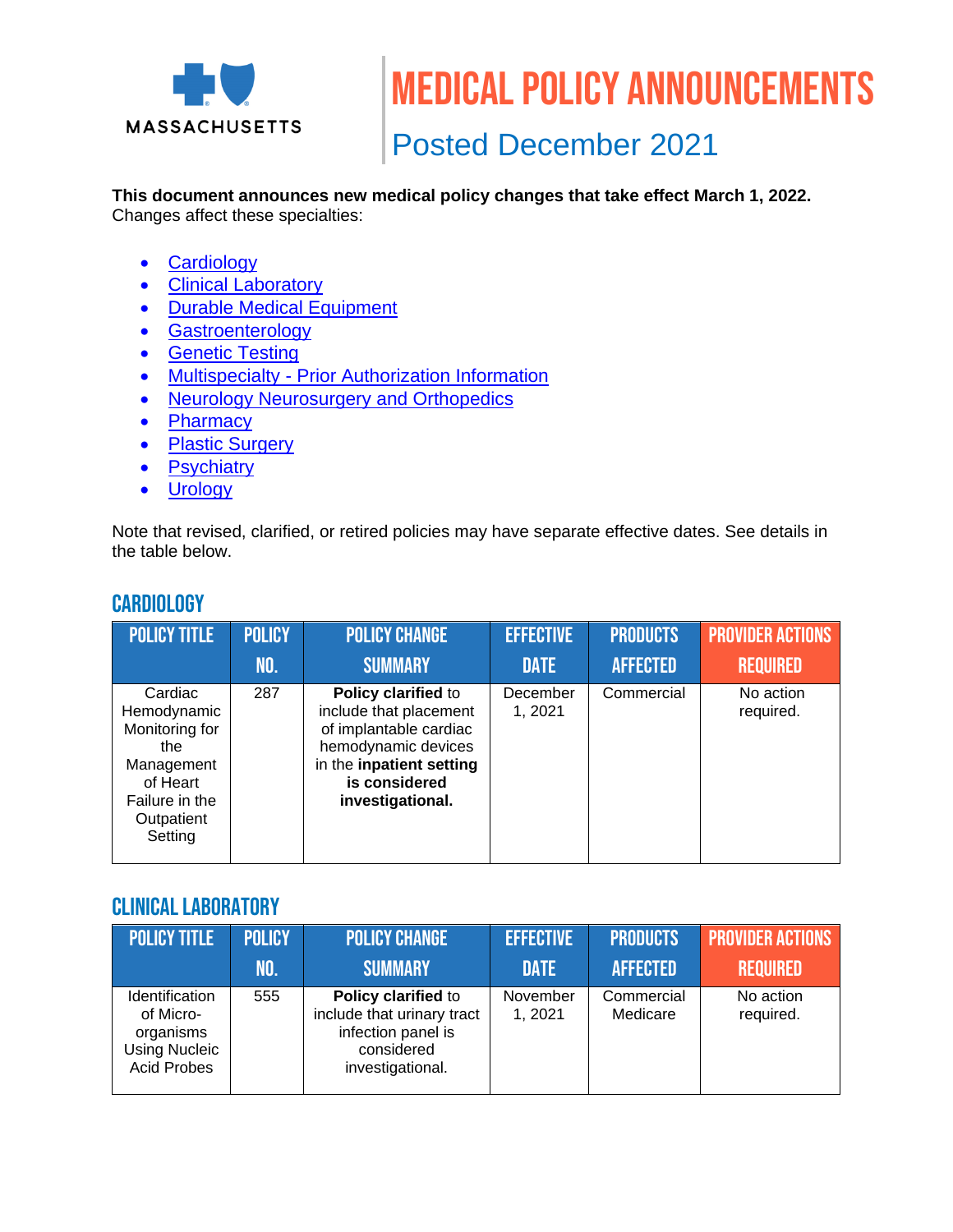# <span id="page-1-0"></span>Durable Medical Equipment

| <b>POLICY TITLE</b>                            | <b>POLICY</b> | <b>POLICY CHANGE</b>                                                                                      | <b>EFFECTIVE</b>                   | <b>PRODUCTS</b> | <b>PROVIDER ACTIONS</b> |
|------------------------------------------------|---------------|-----------------------------------------------------------------------------------------------------------|------------------------------------|-----------------|-------------------------|
|                                                | NO.           | <b>SUMMARY</b>                                                                                            | <b>DATE</b>                        | <b>AFFECTED</b> | <b>REQUIRED</b>         |
| Manual and<br>Power<br>Operated<br>Wheelchairs | 365           | Prior authorization<br>requirements for power<br>operated wheelchairs<br>delayed until further<br>notice. | Delayed<br>until further<br>notice | Commercial      | No action<br>required.  |

# <span id="page-1-1"></span>**GASTROENTEROLOGY**

| <b>POLICY TITLE</b>                                                                                           | <b>POLICY</b> | <b>POLICY CHANGE</b>                                                | <b>EFFECTIVE</b> | <b>PRODUCTS</b>        | <b>PROVIDER ACTIONS</b> |
|---------------------------------------------------------------------------------------------------------------|---------------|---------------------------------------------------------------------|------------------|------------------------|-------------------------|
|                                                                                                               | NO.           | <b>SUMMARY</b>                                                      | <b>DATE</b>      | <b>AFFECTED</b>        | <b>REQUIRED</b>         |
| Percutaneous<br>Electrical<br>Nerve Field<br>Stimulation<br>(PENFS) for<br><b>Irritable Bowel</b><br>Syndrome | 922           | <b>New policy describing</b><br>medically necessary<br>indications. | March 1,<br>2022 | Commercial<br>Medicare | No action<br>required.  |

# <span id="page-1-2"></span>Genetic testing

The following updates will apply to the AIM Clinical Appropriateness Guidelines for Genetic Testing. You may access and download a copy of the current guidelines [here.](https://aimspecialtyhealth.com/resources/clinical-guidelines/genetic-testing/) For questions related to the guidelines, please contact AIM via email at [aim.guidelines@aimspecialtyhealth.com](mailto:aim.guidelines@aimspecialtyhealth.com/)

| <b>AIM GUIDELINE</b>                                                            | <b>POLICY CHANGE SUMMARY</b>                                                                                                                                                                                                                                                                                                                                                                                        | <b>EFFECTIVE</b> | <b>PRODUCTS</b> | <b>PROVIDER</b>                                      |
|---------------------------------------------------------------------------------|---------------------------------------------------------------------------------------------------------------------------------------------------------------------------------------------------------------------------------------------------------------------------------------------------------------------------------------------------------------------------------------------------------------------|------------------|-----------------|------------------------------------------------------|
|                                                                                 |                                                                                                                                                                                                                                                                                                                                                                                                                     | <b>DATE</b>      | <b>AFFECTED</b> | <b>ACTIONS</b>                                       |
|                                                                                 |                                                                                                                                                                                                                                                                                                                                                                                                                     |                  |                 | <b>REQUIRED</b>                                      |
| Single Gene and<br>Multifactorial<br>Conditions<br>Genetic Testing<br>Guideline | <b>Thrombophilia Testing</b><br>Medically necessary criteria for<br>F5/F2 listed in this section are not<br>changing.<br>The following sentence will be<br>deleted:<br>The following test, including but not<br>limited to, is not medically necessary.<br><b>MTHFR</b><br>$\bullet$<br>Chromosomal Microarray Analysis<br>Criteria Deleted from this Guideline in<br>its entirety.<br><b>Explanation of Change</b> | March 6,<br>2022 | Commercial      | Prior<br>authorization<br>still required<br>via AIM. |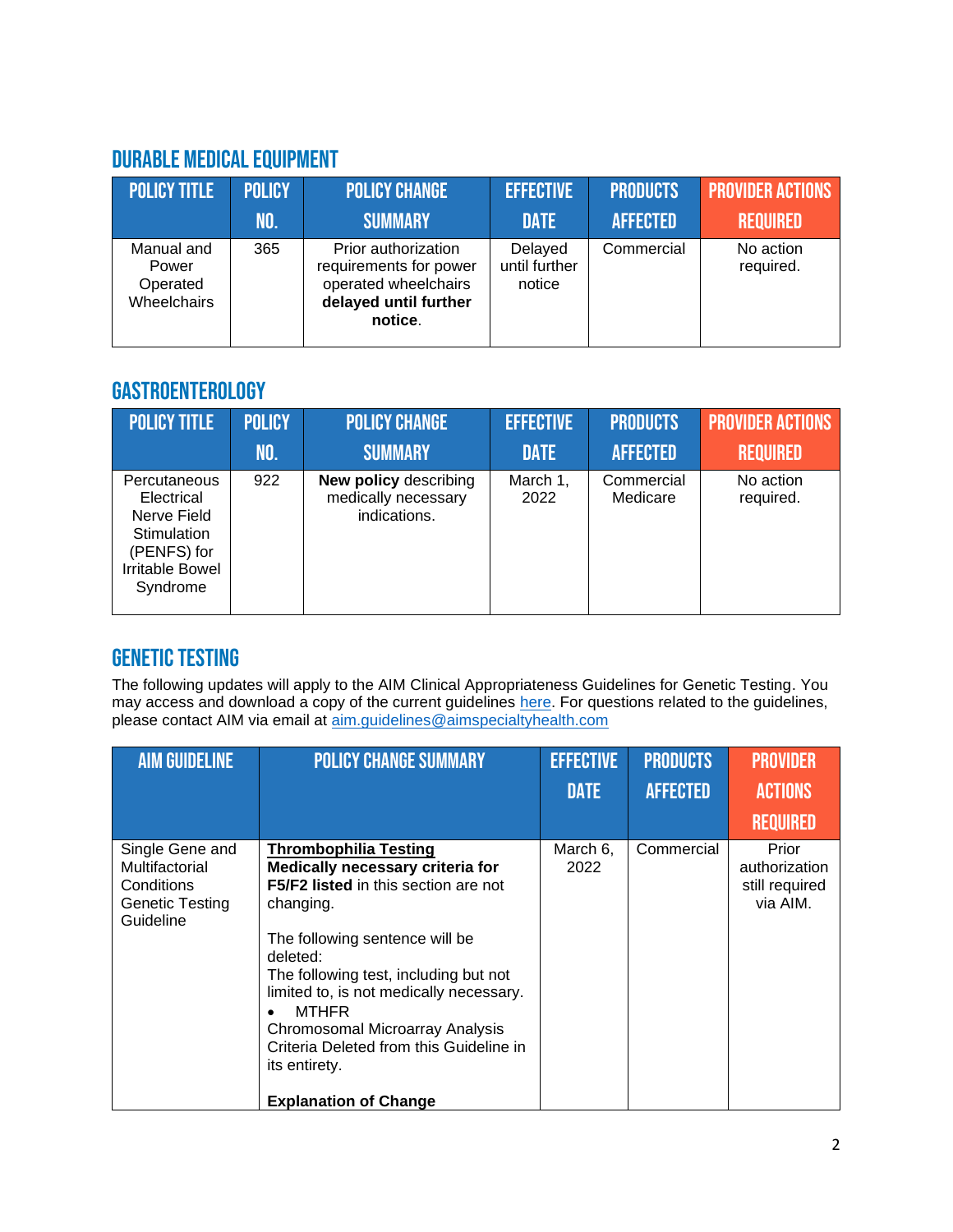|                                                                                   | Thrombophilia criteria are being<br>$\bullet$<br>incorporated into this guideline.<br>No changes in coverage/stance<br>are suggested. MTHFR is listed in<br>the NMN CPT code table. This<br>sentence is deleted for clarity and<br>to avoid redundancy.<br>Chromosomal microarray analysis<br>$\bullet$<br>(CMA) criteria and content are<br>being moved from this guideline<br>to the Whole Exome and Whole<br>Genome Sequencing guideline.                                                                                                                                                                                                                                                                                                                                                                                                                                                                                                                                                                                                                                                                                                                                                                                                                                                                                                                                                                                    |                  |            |                                                      |
|-----------------------------------------------------------------------------------|---------------------------------------------------------------------------------------------------------------------------------------------------------------------------------------------------------------------------------------------------------------------------------------------------------------------------------------------------------------------------------------------------------------------------------------------------------------------------------------------------------------------------------------------------------------------------------------------------------------------------------------------------------------------------------------------------------------------------------------------------------------------------------------------------------------------------------------------------------------------------------------------------------------------------------------------------------------------------------------------------------------------------------------------------------------------------------------------------------------------------------------------------------------------------------------------------------------------------------------------------------------------------------------------------------------------------------------------------------------------------------------------------------------------------------|------------------|------------|------------------------------------------------------|
| <b>Hereditary Cancer</b><br>Susceptibility<br><b>Genetic Testing</b><br>Guideline | <b>Appropriate Use Criteria</b><br>At least one of the following:<br>Individual's personal or family<br>$\bullet$<br>history meets specific testing<br>criteria for at least one of the<br>syndromes listed below<br>Personal and/or family history is<br>$\bullet$<br>consistent with the hereditary<br>cancer syndrome being tested for<br>when that syndrome is not<br>specifically addressed in these<br>guidelines.<br><b>Explanation of Change</b><br>Text updates and clarification with no<br>impact on coverage.<br><b>Germline Testing Following</b><br><b>Identification of a Somatic</b><br><b>Pathogenic or Likely Pathogenic</b><br>(P/LP) Variant<br><b>Section Title: Germline Testing</b><br>Following Identification of a Somatic<br><b>Variant</b><br>After a somatic variant is identified in<br>a solid or hematologic malignancy,<br>follow-up germline testing for that<br>variant is medically necessary when<br>the following criteria are met:<br>There are NCCN Guidelines®<br>category 1 or 2A and/or other<br>published management<br>recommendations specific to<br>germline pathogenic/likely<br>pathogenic (P/LP) variants in the<br>requested gene<br>There is high clinical suspicion for<br>$\bullet$<br>the variant to be germline based<br>on patient and/or family history<br>OR characteristics of the variant<br>itself (e.g., high allele frequency in<br>tumor sample, well-described | March 6,<br>2022 | Commercial | Prior<br>authorization<br>still required<br>via AIM. |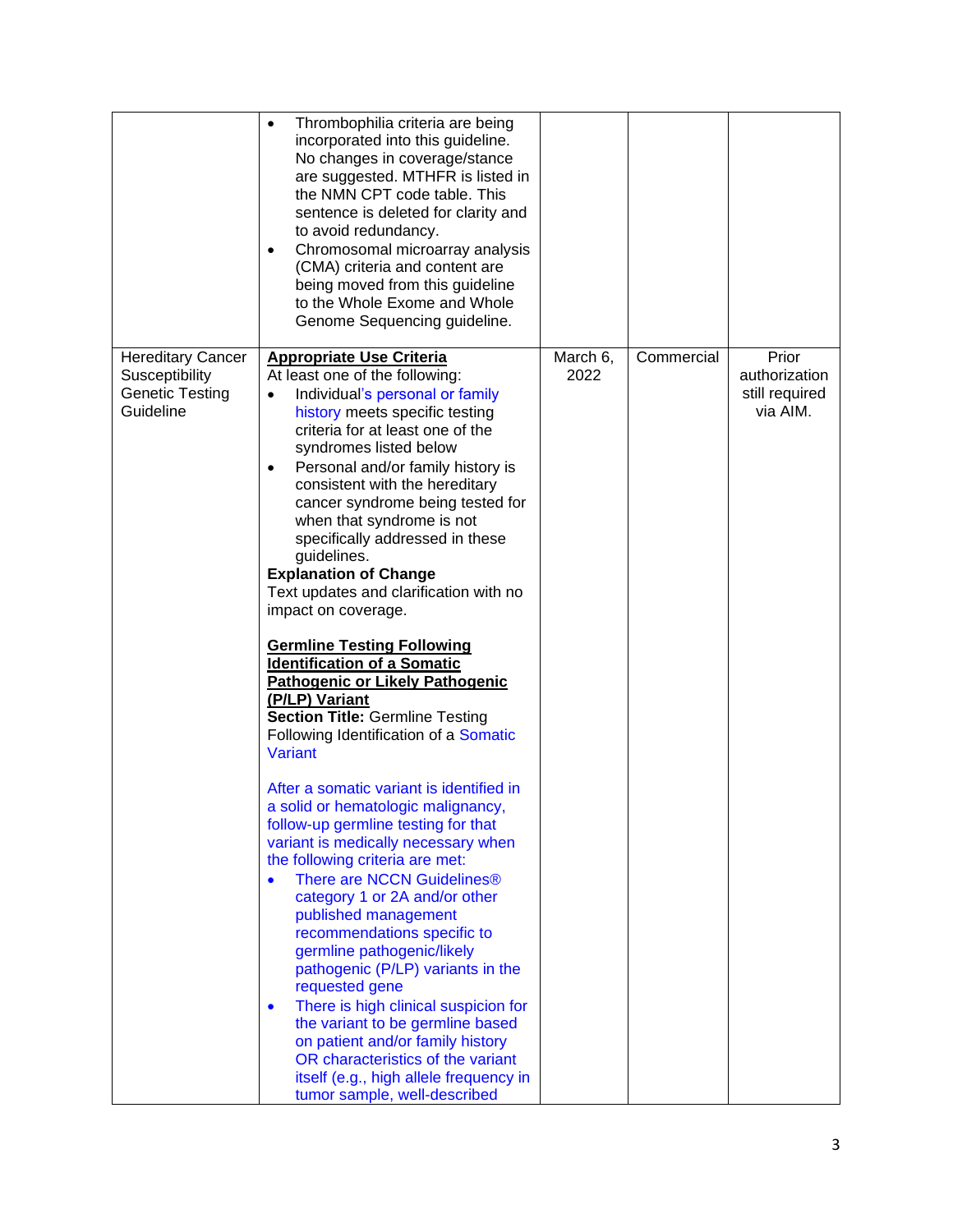| founder P/LP variants,                           |  |  |
|--------------------------------------------------|--|--|
| concordance between gene and                     |  |  |
| associated tumor type)                           |  |  |
| <b>Explanation of Change</b>                     |  |  |
|                                                  |  |  |
| Section title revision better                    |  |  |
| encompasses the type of                          |  |  |
| medically necessary somatic                      |  |  |
| variants that prompt high clinical               |  |  |
| suspicion for the possibility of                 |  |  |
| germline origin. This clarification              |  |  |
| does not represent a change in                   |  |  |
| coverage stance.                                 |  |  |
| Suggested revisions to criteria<br>$\bullet$     |  |  |
| streamline similar/redundant text                |  |  |
| with no impact on coverage                       |  |  |
| stance.                                          |  |  |
|                                                  |  |  |
|                                                  |  |  |
| <b>National Comprehensive Cancer</b>             |  |  |
| Network® (NCCN®) Criteria                        |  |  |
| Genetic testing for the following                |  |  |
| syndromes is medically necessary                 |  |  |
| when an individual meets the testing             |  |  |
| criteria outlined in the relevant                |  |  |
| <b>NCCN® Clinical Practice Guidelines</b>        |  |  |
| in Oncology:                                     |  |  |
| <b>Hereditary Colorectal Cancer</b><br>$\bullet$ |  |  |
| Syndromes                                        |  |  |
| <b>Hereditary Colorectal</b><br>$\circ$          |  |  |
| Cancer syndromes                                 |  |  |
| include: Lynch syndrome,                         |  |  |
| <b>Familial adenomatous</b>                      |  |  |
| polyposis                                        |  |  |
| (FAP)/Attenuated familial                        |  |  |
| adenomatous polyposis                            |  |  |
| (AFAP), MYH associated                           |  |  |
| polyposis, Juvenile                              |  |  |
| polyposis syndrome,                              |  |  |
|                                                  |  |  |
| Peutz-Jeghers syndrome,                          |  |  |
| Serrated Polyposis                               |  |  |
| Syndrome                                         |  |  |
| For the purpose                                  |  |  |
| of evaluating                                    |  |  |
| criteria, Lynch                                  |  |  |
| syndrome related                                 |  |  |
| cancers include:                                 |  |  |
| colorectal,                                      |  |  |
| endometrial,                                     |  |  |
| keratoacanthoma,                                 |  |  |
| stomach, ovarian,                                |  |  |
| small bowel,                                     |  |  |
| urothelial,                                      |  |  |
| sebaceous                                        |  |  |
| adenoma or                                       |  |  |
| carcinoma,                                       |  |  |
| hepatobiliary,                                   |  |  |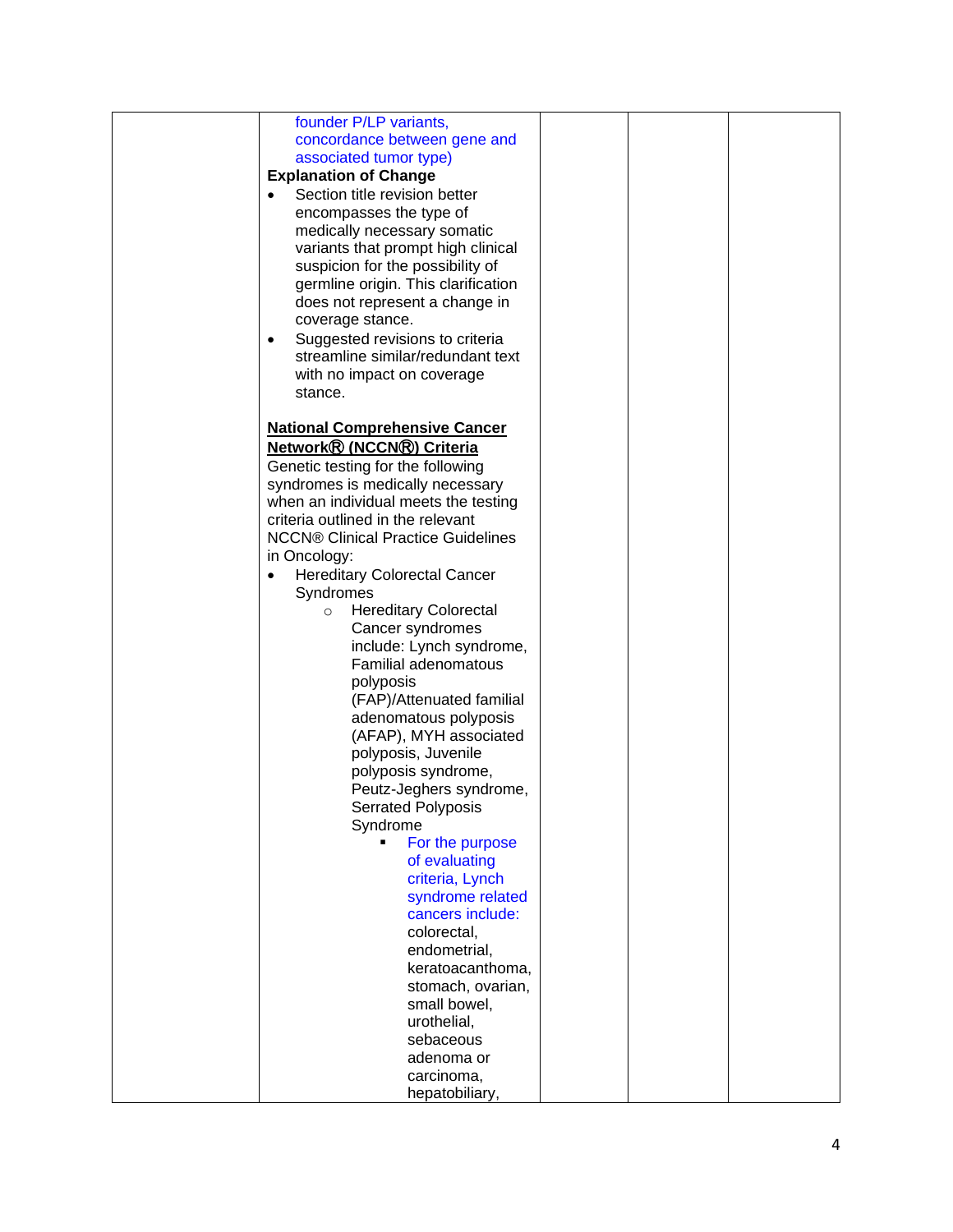| pancreas, and                                |  |  |
|----------------------------------------------|--|--|
| brain cancer                                 |  |  |
|                                              |  |  |
| Testing is targeted to the<br>$\circ$        |  |  |
| genes listed in NCCN®                        |  |  |
|                                              |  |  |
|                                              |  |  |
| <b>Genetic/Familial High-Risk</b>            |  |  |
| <b>Colorectal Cancer, v1.2021</b>            |  |  |
| Hereditary Breast and Ovarian                |  |  |
|                                              |  |  |
| <b>Cancer Syndromes</b>                      |  |  |
| Hereditary Breast and<br>$\circ$             |  |  |
| <b>Ovarian Cancer</b>                        |  |  |
| syndromes include:                           |  |  |
| Hereditary Breast and                        |  |  |
|                                              |  |  |
| Ovarian Cancer syndrome,                     |  |  |
| Cowden syndrome/PTEN                         |  |  |
| Hamartoma tumor syndrome,                    |  |  |
| Li Fraumeni syndrome, and                    |  |  |
|                                              |  |  |
| other breast/ovarian cancer                  |  |  |
| susceptibility syndromes                     |  |  |
| For the purpose<br>٠                         |  |  |
| of evaluating                                |  |  |
| criteria,                                    |  |  |
|                                              |  |  |
| <b>Hereditary Breast</b>                     |  |  |
| and Ovarian                                  |  |  |
| Cancer                                       |  |  |
| syndromes                                    |  |  |
|                                              |  |  |
| related cancers                              |  |  |
| include: breast,                             |  |  |
| ovarian,                                     |  |  |
| pancreatic and                               |  |  |
|                                              |  |  |
| prostate cancer.                             |  |  |
| Testing is targeted to the<br>$\circ$        |  |  |
| susceptibility genes (high                   |  |  |
| and moderate penetrant                       |  |  |
|                                              |  |  |
| genes) listed in NCCN®                       |  |  |
| Genetic/Familial High-                       |  |  |
| Risk Breast, Ovarian and                     |  |  |
| Pancreatic, v1.2022                          |  |  |
|                                              |  |  |
| Multiple Endocrine Neoplasia                 |  |  |
| (type 1 and type 2)                          |  |  |
| Testing is targeted to the<br>$\overline{O}$ |  |  |
| genes listed in NCCN®                        |  |  |
|                                              |  |  |
| Neuroendocrine and                           |  |  |
| Adrenal Tumors, v3.2021                      |  |  |
| <b>Diffuse Gastric Cancer</b><br>$\circ$     |  |  |
| Testing is targeted to the<br>$\circ$        |  |  |
|                                              |  |  |
| genes listed in NCCN®                        |  |  |
| Gastric Cancer, v3.2021                      |  |  |
|                                              |  |  |
| <b>Explanation of Change: Suggested</b>      |  |  |
| revisions clarify/streamline text with       |  |  |
|                                              |  |  |
| no impact on coverage stance.                |  |  |
| Applicable NCCN Guideline®                   |  |  |
| versions were updated (criteria in new       |  |  |
|                                              |  |  |
| versions do not impact coverage              |  |  |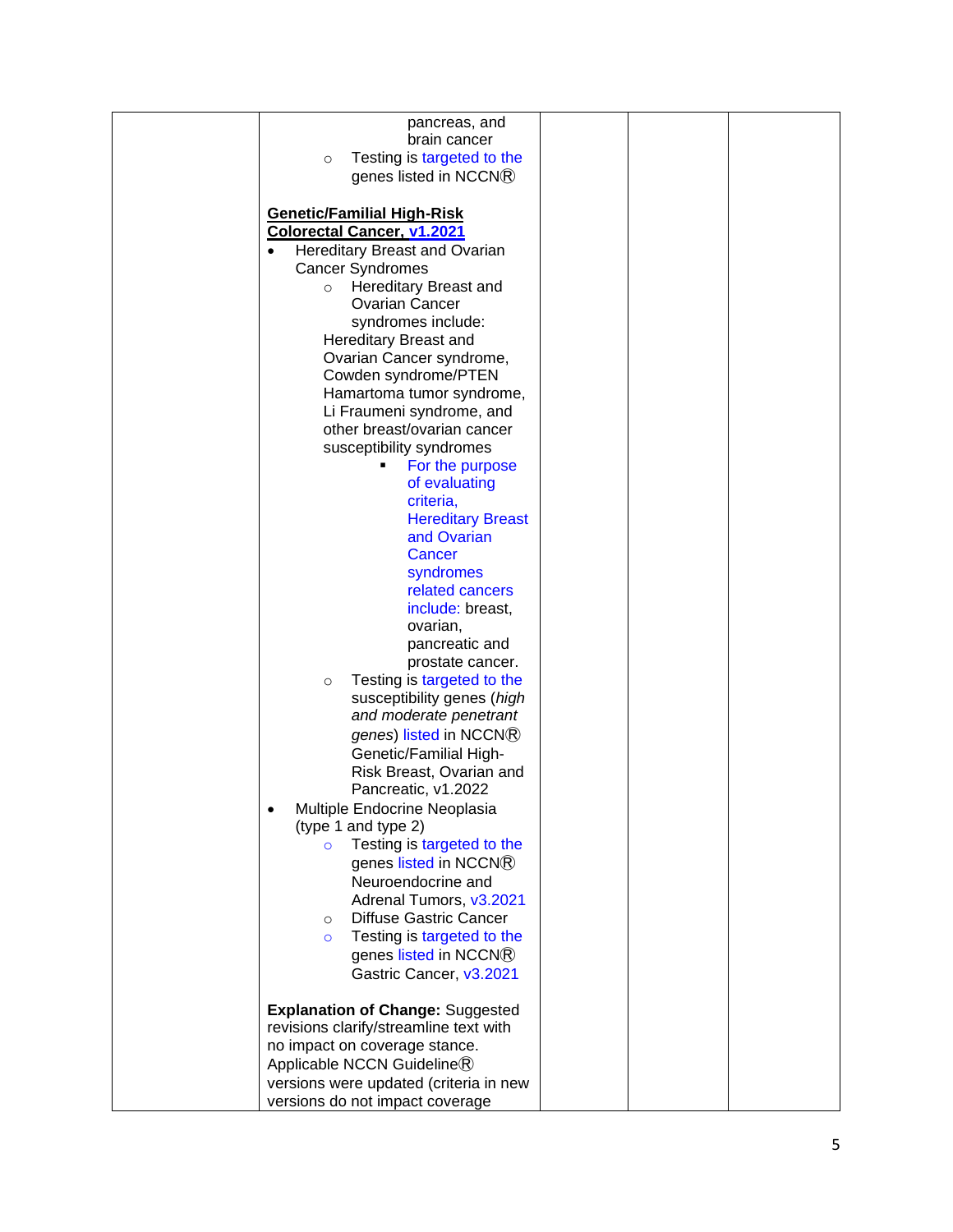|                                                                                                           | stance). The asterisk was also<br>removed from the title of this section<br>for clarification (an additional asterisk<br>is found in the NCCN® section of the<br>Professional Society Guidelines which<br>better directs the reader to the<br>asterisked text).                                                                                                                                                                                                                                                                                                                                                                             |                  |            |                                                      |
|-----------------------------------------------------------------------------------------------------------|---------------------------------------------------------------------------------------------------------------------------------------------------------------------------------------------------------------------------------------------------------------------------------------------------------------------------------------------------------------------------------------------------------------------------------------------------------------------------------------------------------------------------------------------------------------------------------------------------------------------------------------------|------------------|------------|------------------------------------------------------|
|                                                                                                           | <b>Hereditary Paraganglioma-</b><br><b>Pheochromocytoma Syndrome</b><br>Section Title: Hereditary<br>Paraganglioma-Pheochromocytoma<br>Syndromes Single gene testing or a<br>targeted gene panel is medically<br>necessary for hereditary<br>paraganglioma-pheochromocytoma<br>(PGL/PCC) syndromes when all of the<br>following criteria are met:<br>Individual meets general criteria<br>$\bullet$<br>for hereditary cancer genetic<br>testing (above)<br>Individual* with<br>$\bullet$<br>pheochromocytoma or<br>paraganglioma<br>Other syndromes and causes of<br>PGL/PCC have been ruled out<br>(e.g., multiple endocrine<br>neoplasia) |                  |            |                                                      |
|                                                                                                           | *Testing can be extended to first- or<br>second- degree relatives if the<br>affected proband is unavailable for<br>testing. Single-site testing is medically<br>necessary for those at risk for a<br>known familial P/LP variant.                                                                                                                                                                                                                                                                                                                                                                                                           |                  |            |                                                      |
|                                                                                                           | <b>Explanation of Change</b><br>Suggested revisions are<br>clarification/streamlining redundancy<br>with no impact on coverage criteria.                                                                                                                                                                                                                                                                                                                                                                                                                                                                                                    |                  |            |                                                      |
| Reproductive<br><b>Carrier Screening</b><br>and Prenatal<br>Diagnosis Genetic<br><b>Testing Guideline</b> | <b>Carrier Screening</b><br><b>Familial Disease</b><br>Fragile X<br><b>Cystic Fibrosis</b><br>Spinal Muscular Atrophy<br>Hemoglobinopathies<br>Ashkenazi Jewish Carrier Screening<br><b>Other Ethnicities</b><br><b>Carrier Screening Not Clinically</b><br><b>Appropriate</b><br><b>Explanation of Change</b><br>Suggested revisions are<br>clarification/streamlining with no<br>impact on coverage criteria.                                                                                                                                                                                                                             | March 6,<br>2022 | Commercial | Prior<br>authorization<br>still required<br>via AIM. |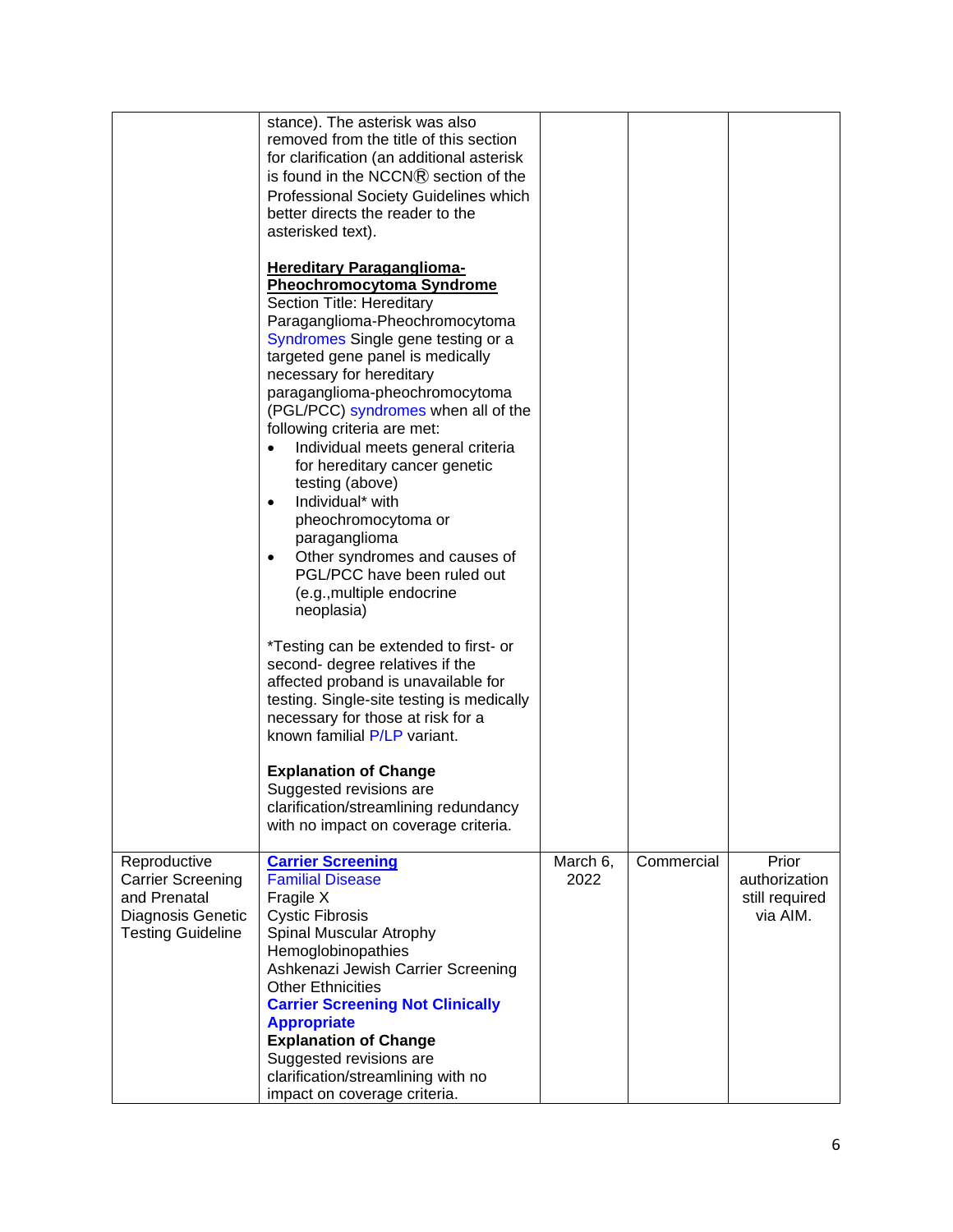| <b>Appropriate Use Criteria</b><br>(Hemoglobinopathies section<br>Hemoglobinopathy genetic carrier<br>screening is medically necessary<br>when any of the following criteria are<br>met:<br>Clinical or laboratory features<br>$\bullet$<br>(e.g., CBC, hemoglobin<br>electrophoresis) are suggestive of<br>a hemoglobinopathy<br>Results of testing by conventional<br>$\bullet$<br>studies (e.g., electrophoresis,<br>liquid chromatography, isoelectric |  |
|------------------------------------------------------------------------------------------------------------------------------------------------------------------------------------------------------------------------------------------------------------------------------------------------------------------------------------------------------------------------------------------------------------------------------------------------------------|--|
|                                                                                                                                                                                                                                                                                                                                                                                                                                                            |  |
|                                                                                                                                                                                                                                                                                                                                                                                                                                                            |  |
|                                                                                                                                                                                                                                                                                                                                                                                                                                                            |  |
|                                                                                                                                                                                                                                                                                                                                                                                                                                                            |  |
|                                                                                                                                                                                                                                                                                                                                                                                                                                                            |  |
|                                                                                                                                                                                                                                                                                                                                                                                                                                                            |  |
|                                                                                                                                                                                                                                                                                                                                                                                                                                                            |  |
|                                                                                                                                                                                                                                                                                                                                                                                                                                                            |  |
|                                                                                                                                                                                                                                                                                                                                                                                                                                                            |  |
|                                                                                                                                                                                                                                                                                                                                                                                                                                                            |  |
|                                                                                                                                                                                                                                                                                                                                                                                                                                                            |  |
|                                                                                                                                                                                                                                                                                                                                                                                                                                                            |  |
|                                                                                                                                                                                                                                                                                                                                                                                                                                                            |  |
| focusing) yield equivocal results                                                                                                                                                                                                                                                                                                                                                                                                                          |  |
| and a definitive diagnosis remains                                                                                                                                                                                                                                                                                                                                                                                                                         |  |
| uncertain                                                                                                                                                                                                                                                                                                                                                                                                                                                  |  |
| A definitive diagnosis is known<br>$\bullet$                                                                                                                                                                                                                                                                                                                                                                                                               |  |
| but specific P/LP variant                                                                                                                                                                                                                                                                                                                                                                                                                                  |  |
| identification is necessary for                                                                                                                                                                                                                                                                                                                                                                                                                            |  |
| reproductive                                                                                                                                                                                                                                                                                                                                                                                                                                               |  |
| options/interventions, e.g.,                                                                                                                                                                                                                                                                                                                                                                                                                               |  |
| preimplantation genetic testing or                                                                                                                                                                                                                                                                                                                                                                                                                         |  |
| prenatal diagnosis                                                                                                                                                                                                                                                                                                                                                                                                                                         |  |
| <b>Explanation of Change</b>                                                                                                                                                                                                                                                                                                                                                                                                                               |  |
| Suggested revisions are                                                                                                                                                                                                                                                                                                                                                                                                                                    |  |
| clarification/streamlining redundancy                                                                                                                                                                                                                                                                                                                                                                                                                      |  |
| with no impact on coverage criteria.                                                                                                                                                                                                                                                                                                                                                                                                                       |  |
|                                                                                                                                                                                                                                                                                                                                                                                                                                                            |  |
| <b>Appropriate Use Criteria (Other</b>                                                                                                                                                                                                                                                                                                                                                                                                                     |  |
| <b>Ethnicities and Carrier Screening</b>                                                                                                                                                                                                                                                                                                                                                                                                                   |  |
| <b>Not Clinically Appropriate sections)</b>                                                                                                                                                                                                                                                                                                                                                                                                                |  |
| <b>Other Ethnicities</b>                                                                                                                                                                                                                                                                                                                                                                                                                                   |  |
| Carrier screening for additional                                                                                                                                                                                                                                                                                                                                                                                                                           |  |
| conditions may be considered                                                                                                                                                                                                                                                                                                                                                                                                                               |  |
| medically necessary if the patient is at                                                                                                                                                                                                                                                                                                                                                                                                                   |  |
| increased risk to be a carrier based                                                                                                                                                                                                                                                                                                                                                                                                                       |  |
| on their ethnicity, including but not                                                                                                                                                                                                                                                                                                                                                                                                                      |  |
| limited to:                                                                                                                                                                                                                                                                                                                                                                                                                                                |  |
| Tay-Sachs carrier screening for<br>$\bullet$                                                                                                                                                                                                                                                                                                                                                                                                               |  |
| individuals with French Canadian                                                                                                                                                                                                                                                                                                                                                                                                                           |  |
| ancestry                                                                                                                                                                                                                                                                                                                                                                                                                                                   |  |
| Maple syrup urine disease<br>$\bullet$                                                                                                                                                                                                                                                                                                                                                                                                                     |  |
| (MSUD) screening for individuals                                                                                                                                                                                                                                                                                                                                                                                                                           |  |
| with Mennonite ancestry Multi-                                                                                                                                                                                                                                                                                                                                                                                                                             |  |
| gene panel testing is medically                                                                                                                                                                                                                                                                                                                                                                                                                            |  |
| necessary when the individual's                                                                                                                                                                                                                                                                                                                                                                                                                            |  |
| personal and/or family history                                                                                                                                                                                                                                                                                                                                                                                                                             |  |
| meets one or more criteria above                                                                                                                                                                                                                                                                                                                                                                                                                           |  |
| for all of the genes on the panel.                                                                                                                                                                                                                                                                                                                                                                                                                         |  |
|                                                                                                                                                                                                                                                                                                                                                                                                                                                            |  |
| <b>Carrier Screening Not Clinically</b>                                                                                                                                                                                                                                                                                                                                                                                                                    |  |
| <b>Appropriate</b>                                                                                                                                                                                                                                                                                                                                                                                                                                         |  |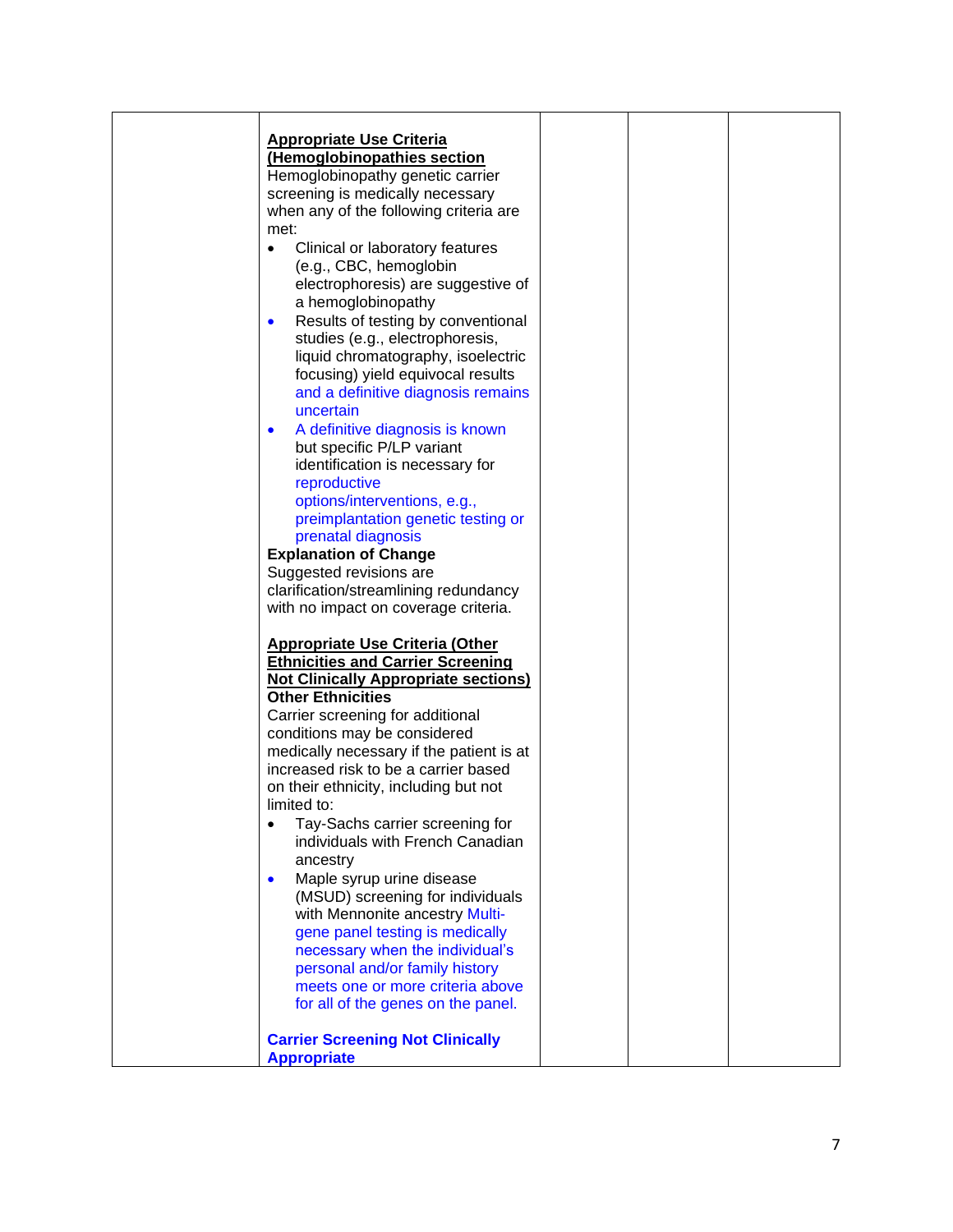| necessary for carrier screening in the<br>general population:<br>Thrombophilia screening<br>$\bullet$<br>Whole exome sequencing<br>$\bullet$<br><b>Explanation of Change</b><br>Multi-gene panel testing (historically<br>referred to as expanded carrier<br>screening panels) will now be<br>addressed in the "Other Ethnicities"<br>section. This suggested revision does<br>not reflect a change in coverage<br>stance. We are currently evaluating<br>the ACMG Practice Resource (Gregg<br>et al. 2021) that calls for universal<br>pan-ethnic carrier screening using a<br>panel of 113 genes. At this time, we<br>feel the data rising to the rigor of our<br>evidentiary standards is lacking. We<br>look forward to further conversations<br>with our clients, other professional<br>society responses, and additional<br>evidence to substantiate ACMG<br>recommendations. Other<br>programmatic ways to address 81443<br>should also be part of ongoing<br>discussions.<br><b>Preimplantation Genetic Testing of</b><br><b>Embryos and Preimplantation</b><br><b>Genetic Testing for Aneuploidy</b><br><b>Preimplantation Genetic Testing of</b><br><b>Embryos</b><br>Preimplantation genetic testing is not<br>medically necessary for any other<br>indication, including but not limited to<br>the following:<br>human leukocyte antigen (HLA)<br>typing of an embryo to identify a<br>future suitable stem-cell tissue or<br>organ transplantation donor<br>testing solely to determine if an<br>$\bullet$<br>embryo is a carrier of an<br>autosomal recessively-inherited<br>disorder<br>testing for a multifactorial<br>$\bullet$<br>condition testing for variants of<br>unknown significance<br>٠ | The following tests are not medically |  |  |
|--------------------------------------------------------------------------------------------------------------------------------------------------------------------------------------------------------------------------------------------------------------------------------------------------------------------------------------------------------------------------------------------------------------------------------------------------------------------------------------------------------------------------------------------------------------------------------------------------------------------------------------------------------------------------------------------------------------------------------------------------------------------------------------------------------------------------------------------------------------------------------------------------------------------------------------------------------------------------------------------------------------------------------------------------------------------------------------------------------------------------------------------------------------------------------------------------------------------------------------------------------------------------------------------------------------------------------------------------------------------------------------------------------------------------------------------------------------------------------------------------------------------------------------------------------------------------------------------------------------------------------------------------------------------------------------------------------------------|---------------------------------------|--|--|
|                                                                                                                                                                                                                                                                                                                                                                                                                                                                                                                                                                                                                                                                                                                                                                                                                                                                                                                                                                                                                                                                                                                                                                                                                                                                                                                                                                                                                                                                                                                                                                                                                                                                                                                    |                                       |  |  |
|                                                                                                                                                                                                                                                                                                                                                                                                                                                                                                                                                                                                                                                                                                                                                                                                                                                                                                                                                                                                                                                                                                                                                                                                                                                                                                                                                                                                                                                                                                                                                                                                                                                                                                                    |                                       |  |  |
|                                                                                                                                                                                                                                                                                                                                                                                                                                                                                                                                                                                                                                                                                                                                                                                                                                                                                                                                                                                                                                                                                                                                                                                                                                                                                                                                                                                                                                                                                                                                                                                                                                                                                                                    |                                       |  |  |
|                                                                                                                                                                                                                                                                                                                                                                                                                                                                                                                                                                                                                                                                                                                                                                                                                                                                                                                                                                                                                                                                                                                                                                                                                                                                                                                                                                                                                                                                                                                                                                                                                                                                                                                    |                                       |  |  |
|                                                                                                                                                                                                                                                                                                                                                                                                                                                                                                                                                                                                                                                                                                                                                                                                                                                                                                                                                                                                                                                                                                                                                                                                                                                                                                                                                                                                                                                                                                                                                                                                                                                                                                                    |                                       |  |  |
|                                                                                                                                                                                                                                                                                                                                                                                                                                                                                                                                                                                                                                                                                                                                                                                                                                                                                                                                                                                                                                                                                                                                                                                                                                                                                                                                                                                                                                                                                                                                                                                                                                                                                                                    |                                       |  |  |
|                                                                                                                                                                                                                                                                                                                                                                                                                                                                                                                                                                                                                                                                                                                                                                                                                                                                                                                                                                                                                                                                                                                                                                                                                                                                                                                                                                                                                                                                                                                                                                                                                                                                                                                    |                                       |  |  |
|                                                                                                                                                                                                                                                                                                                                                                                                                                                                                                                                                                                                                                                                                                                                                                                                                                                                                                                                                                                                                                                                                                                                                                                                                                                                                                                                                                                                                                                                                                                                                                                                                                                                                                                    |                                       |  |  |
|                                                                                                                                                                                                                                                                                                                                                                                                                                                                                                                                                                                                                                                                                                                                                                                                                                                                                                                                                                                                                                                                                                                                                                                                                                                                                                                                                                                                                                                                                                                                                                                                                                                                                                                    |                                       |  |  |
|                                                                                                                                                                                                                                                                                                                                                                                                                                                                                                                                                                                                                                                                                                                                                                                                                                                                                                                                                                                                                                                                                                                                                                                                                                                                                                                                                                                                                                                                                                                                                                                                                                                                                                                    |                                       |  |  |
|                                                                                                                                                                                                                                                                                                                                                                                                                                                                                                                                                                                                                                                                                                                                                                                                                                                                                                                                                                                                                                                                                                                                                                                                                                                                                                                                                                                                                                                                                                                                                                                                                                                                                                                    |                                       |  |  |
|                                                                                                                                                                                                                                                                                                                                                                                                                                                                                                                                                                                                                                                                                                                                                                                                                                                                                                                                                                                                                                                                                                                                                                                                                                                                                                                                                                                                                                                                                                                                                                                                                                                                                                                    |                                       |  |  |
|                                                                                                                                                                                                                                                                                                                                                                                                                                                                                                                                                                                                                                                                                                                                                                                                                                                                                                                                                                                                                                                                                                                                                                                                                                                                                                                                                                                                                                                                                                                                                                                                                                                                                                                    |                                       |  |  |
|                                                                                                                                                                                                                                                                                                                                                                                                                                                                                                                                                                                                                                                                                                                                                                                                                                                                                                                                                                                                                                                                                                                                                                                                                                                                                                                                                                                                                                                                                                                                                                                                                                                                                                                    |                                       |  |  |
|                                                                                                                                                                                                                                                                                                                                                                                                                                                                                                                                                                                                                                                                                                                                                                                                                                                                                                                                                                                                                                                                                                                                                                                                                                                                                                                                                                                                                                                                                                                                                                                                                                                                                                                    |                                       |  |  |
|                                                                                                                                                                                                                                                                                                                                                                                                                                                                                                                                                                                                                                                                                                                                                                                                                                                                                                                                                                                                                                                                                                                                                                                                                                                                                                                                                                                                                                                                                                                                                                                                                                                                                                                    |                                       |  |  |
|                                                                                                                                                                                                                                                                                                                                                                                                                                                                                                                                                                                                                                                                                                                                                                                                                                                                                                                                                                                                                                                                                                                                                                                                                                                                                                                                                                                                                                                                                                                                                                                                                                                                                                                    |                                       |  |  |
|                                                                                                                                                                                                                                                                                                                                                                                                                                                                                                                                                                                                                                                                                                                                                                                                                                                                                                                                                                                                                                                                                                                                                                                                                                                                                                                                                                                                                                                                                                                                                                                                                                                                                                                    |                                       |  |  |
|                                                                                                                                                                                                                                                                                                                                                                                                                                                                                                                                                                                                                                                                                                                                                                                                                                                                                                                                                                                                                                                                                                                                                                                                                                                                                                                                                                                                                                                                                                                                                                                                                                                                                                                    |                                       |  |  |
|                                                                                                                                                                                                                                                                                                                                                                                                                                                                                                                                                                                                                                                                                                                                                                                                                                                                                                                                                                                                                                                                                                                                                                                                                                                                                                                                                                                                                                                                                                                                                                                                                                                                                                                    |                                       |  |  |
|                                                                                                                                                                                                                                                                                                                                                                                                                                                                                                                                                                                                                                                                                                                                                                                                                                                                                                                                                                                                                                                                                                                                                                                                                                                                                                                                                                                                                                                                                                                                                                                                                                                                                                                    |                                       |  |  |
|                                                                                                                                                                                                                                                                                                                                                                                                                                                                                                                                                                                                                                                                                                                                                                                                                                                                                                                                                                                                                                                                                                                                                                                                                                                                                                                                                                                                                                                                                                                                                                                                                                                                                                                    |                                       |  |  |
|                                                                                                                                                                                                                                                                                                                                                                                                                                                                                                                                                                                                                                                                                                                                                                                                                                                                                                                                                                                                                                                                                                                                                                                                                                                                                                                                                                                                                                                                                                                                                                                                                                                                                                                    |                                       |  |  |
|                                                                                                                                                                                                                                                                                                                                                                                                                                                                                                                                                                                                                                                                                                                                                                                                                                                                                                                                                                                                                                                                                                                                                                                                                                                                                                                                                                                                                                                                                                                                                                                                                                                                                                                    |                                       |  |  |
|                                                                                                                                                                                                                                                                                                                                                                                                                                                                                                                                                                                                                                                                                                                                                                                                                                                                                                                                                                                                                                                                                                                                                                                                                                                                                                                                                                                                                                                                                                                                                                                                                                                                                                                    |                                       |  |  |
|                                                                                                                                                                                                                                                                                                                                                                                                                                                                                                                                                                                                                                                                                                                                                                                                                                                                                                                                                                                                                                                                                                                                                                                                                                                                                                                                                                                                                                                                                                                                                                                                                                                                                                                    |                                       |  |  |
|                                                                                                                                                                                                                                                                                                                                                                                                                                                                                                                                                                                                                                                                                                                                                                                                                                                                                                                                                                                                                                                                                                                                                                                                                                                                                                                                                                                                                                                                                                                                                                                                                                                                                                                    |                                       |  |  |
|                                                                                                                                                                                                                                                                                                                                                                                                                                                                                                                                                                                                                                                                                                                                                                                                                                                                                                                                                                                                                                                                                                                                                                                                                                                                                                                                                                                                                                                                                                                                                                                                                                                                                                                    |                                       |  |  |
|                                                                                                                                                                                                                                                                                                                                                                                                                                                                                                                                                                                                                                                                                                                                                                                                                                                                                                                                                                                                                                                                                                                                                                                                                                                                                                                                                                                                                                                                                                                                                                                                                                                                                                                    |                                       |  |  |
|                                                                                                                                                                                                                                                                                                                                                                                                                                                                                                                                                                                                                                                                                                                                                                                                                                                                                                                                                                                                                                                                                                                                                                                                                                                                                                                                                                                                                                                                                                                                                                                                                                                                                                                    |                                       |  |  |
|                                                                                                                                                                                                                                                                                                                                                                                                                                                                                                                                                                                                                                                                                                                                                                                                                                                                                                                                                                                                                                                                                                                                                                                                                                                                                                                                                                                                                                                                                                                                                                                                                                                                                                                    |                                       |  |  |
|                                                                                                                                                                                                                                                                                                                                                                                                                                                                                                                                                                                                                                                                                                                                                                                                                                                                                                                                                                                                                                                                                                                                                                                                                                                                                                                                                                                                                                                                                                                                                                                                                                                                                                                    |                                       |  |  |
|                                                                                                                                                                                                                                                                                                                                                                                                                                                                                                                                                                                                                                                                                                                                                                                                                                                                                                                                                                                                                                                                                                                                                                                                                                                                                                                                                                                                                                                                                                                                                                                                                                                                                                                    |                                       |  |  |
|                                                                                                                                                                                                                                                                                                                                                                                                                                                                                                                                                                                                                                                                                                                                                                                                                                                                                                                                                                                                                                                                                                                                                                                                                                                                                                                                                                                                                                                                                                                                                                                                                                                                                                                    |                                       |  |  |
|                                                                                                                                                                                                                                                                                                                                                                                                                                                                                                                                                                                                                                                                                                                                                                                                                                                                                                                                                                                                                                                                                                                                                                                                                                                                                                                                                                                                                                                                                                                                                                                                                                                                                                                    |                                       |  |  |
|                                                                                                                                                                                                                                                                                                                                                                                                                                                                                                                                                                                                                                                                                                                                                                                                                                                                                                                                                                                                                                                                                                                                                                                                                                                                                                                                                                                                                                                                                                                                                                                                                                                                                                                    |                                       |  |  |
|                                                                                                                                                                                                                                                                                                                                                                                                                                                                                                                                                                                                                                                                                                                                                                                                                                                                                                                                                                                                                                                                                                                                                                                                                                                                                                                                                                                                                                                                                                                                                                                                                                                                                                                    |                                       |  |  |
|                                                                                                                                                                                                                                                                                                                                                                                                                                                                                                                                                                                                                                                                                                                                                                                                                                                                                                                                                                                                                                                                                                                                                                                                                                                                                                                                                                                                                                                                                                                                                                                                                                                                                                                    |                                       |  |  |
|                                                                                                                                                                                                                                                                                                                                                                                                                                                                                                                                                                                                                                                                                                                                                                                                                                                                                                                                                                                                                                                                                                                                                                                                                                                                                                                                                                                                                                                                                                                                                                                                                                                                                                                    |                                       |  |  |
|                                                                                                                                                                                                                                                                                                                                                                                                                                                                                                                                                                                                                                                                                                                                                                                                                                                                                                                                                                                                                                                                                                                                                                                                                                                                                                                                                                                                                                                                                                                                                                                                                                                                                                                    |                                       |  |  |
|                                                                                                                                                                                                                                                                                                                                                                                                                                                                                                                                                                                                                                                                                                                                                                                                                                                                                                                                                                                                                                                                                                                                                                                                                                                                                                                                                                                                                                                                                                                                                                                                                                                                                                                    |                                       |  |  |
|                                                                                                                                                                                                                                                                                                                                                                                                                                                                                                                                                                                                                                                                                                                                                                                                                                                                                                                                                                                                                                                                                                                                                                                                                                                                                                                                                                                                                                                                                                                                                                                                                                                                                                                    |                                       |  |  |
|                                                                                                                                                                                                                                                                                                                                                                                                                                                                                                                                                                                                                                                                                                                                                                                                                                                                                                                                                                                                                                                                                                                                                                                                                                                                                                                                                                                                                                                                                                                                                                                                                                                                                                                    |                                       |  |  |
|                                                                                                                                                                                                                                                                                                                                                                                                                                                                                                                                                                                                                                                                                                                                                                                                                                                                                                                                                                                                                                                                                                                                                                                                                                                                                                                                                                                                                                                                                                                                                                                                                                                                                                                    |                                       |  |  |
|                                                                                                                                                                                                                                                                                                                                                                                                                                                                                                                                                                                                                                                                                                                                                                                                                                                                                                                                                                                                                                                                                                                                                                                                                                                                                                                                                                                                                                                                                                                                                                                                                                                                                                                    |                                       |  |  |
|                                                                                                                                                                                                                                                                                                                                                                                                                                                                                                                                                                                                                                                                                                                                                                                                                                                                                                                                                                                                                                                                                                                                                                                                                                                                                                                                                                                                                                                                                                                                                                                                                                                                                                                    |                                       |  |  |
|                                                                                                                                                                                                                                                                                                                                                                                                                                                                                                                                                                                                                                                                                                                                                                                                                                                                                                                                                                                                                                                                                                                                                                                                                                                                                                                                                                                                                                                                                                                                                                                                                                                                                                                    |                                       |  |  |
|                                                                                                                                                                                                                                                                                                                                                                                                                                                                                                                                                                                                                                                                                                                                                                                                                                                                                                                                                                                                                                                                                                                                                                                                                                                                                                                                                                                                                                                                                                                                                                                                                                                                                                                    |                                       |  |  |
|                                                                                                                                                                                                                                                                                                                                                                                                                                                                                                                                                                                                                                                                                                                                                                                                                                                                                                                                                                                                                                                                                                                                                                                                                                                                                                                                                                                                                                                                                                                                                                                                                                                                                                                    |                                       |  |  |
|                                                                                                                                                                                                                                                                                                                                                                                                                                                                                                                                                                                                                                                                                                                                                                                                                                                                                                                                                                                                                                                                                                                                                                                                                                                                                                                                                                                                                                                                                                                                                                                                                                                                                                                    |                                       |  |  |
|                                                                                                                                                                                                                                                                                                                                                                                                                                                                                                                                                                                                                                                                                                                                                                                                                                                                                                                                                                                                                                                                                                                                                                                                                                                                                                                                                                                                                                                                                                                                                                                                                                                                                                                    |                                       |  |  |
|                                                                                                                                                                                                                                                                                                                                                                                                                                                                                                                                                                                                                                                                                                                                                                                                                                                                                                                                                                                                                                                                                                                                                                                                                                                                                                                                                                                                                                                                                                                                                                                                                                                                                                                    |                                       |  |  |
|                                                                                                                                                                                                                                                                                                                                                                                                                                                                                                                                                                                                                                                                                                                                                                                                                                                                                                                                                                                                                                                                                                                                                                                                                                                                                                                                                                                                                                                                                                                                                                                                                                                                                                                    |                                       |  |  |
|                                                                                                                                                                                                                                                                                                                                                                                                                                                                                                                                                                                                                                                                                                                                                                                                                                                                                                                                                                                                                                                                                                                                                                                                                                                                                                                                                                                                                                                                                                                                                                                                                                                                                                                    |                                       |  |  |
|                                                                                                                                                                                                                                                                                                                                                                                                                                                                                                                                                                                                                                                                                                                                                                                                                                                                                                                                                                                                                                                                                                                                                                                                                                                                                                                                                                                                                                                                                                                                                                                                                                                                                                                    |                                       |  |  |
|                                                                                                                                                                                                                                                                                                                                                                                                                                                                                                                                                                                                                                                                                                                                                                                                                                                                                                                                                                                                                                                                                                                                                                                                                                                                                                                                                                                                                                                                                                                                                                                                                                                                                                                    |                                       |  |  |
|                                                                                                                                                                                                                                                                                                                                                                                                                                                                                                                                                                                                                                                                                                                                                                                                                                                                                                                                                                                                                                                                                                                                                                                                                                                                                                                                                                                                                                                                                                                                                                                                                                                                                                                    |                                       |  |  |
|                                                                                                                                                                                                                                                                                                                                                                                                                                                                                                                                                                                                                                                                                                                                                                                                                                                                                                                                                                                                                                                                                                                                                                                                                                                                                                                                                                                                                                                                                                                                                                                                                                                                                                                    | nonmedical gender selection           |  |  |
| nonmedical traits<br>$\bullet$                                                                                                                                                                                                                                                                                                                                                                                                                                                                                                                                                                                                                                                                                                                                                                                                                                                                                                                                                                                                                                                                                                                                                                                                                                                                                                                                                                                                                                                                                                                                                                                                                                                                                     |                                       |  |  |
| Preimplantation genetic testing for                                                                                                                                                                                                                                                                                                                                                                                                                                                                                                                                                                                                                                                                                                                                                                                                                                                                                                                                                                                                                                                                                                                                                                                                                                                                                                                                                                                                                                                                                                                                                                                                                                                                                |                                       |  |  |
|                                                                                                                                                                                                                                                                                                                                                                                                                                                                                                                                                                                                                                                                                                                                                                                                                                                                                                                                                                                                                                                                                                                                                                                                                                                                                                                                                                                                                                                                                                                                                                                                                                                                                                                    |                                       |  |  |
| aneuploidy (PGT-A) by any                                                                                                                                                                                                                                                                                                                                                                                                                                                                                                                                                                                                                                                                                                                                                                                                                                                                                                                                                                                                                                                                                                                                                                                                                                                                                                                                                                                                                                                                                                                                                                                                                                                                                          |                                       |  |  |
| testing methodology for any                                                                                                                                                                                                                                                                                                                                                                                                                                                                                                                                                                                                                                                                                                                                                                                                                                                                                                                                                                                                                                                                                                                                                                                                                                                                                                                                                                                                                                                                                                                                                                                                                                                                                        |                                       |  |  |
| indication                                                                                                                                                                                                                                                                                                                                                                                                                                                                                                                                                                                                                                                                                                                                                                                                                                                                                                                                                                                                                                                                                                                                                                                                                                                                                                                                                                                                                                                                                                                                                                                                                                                                                                         |                                       |  |  |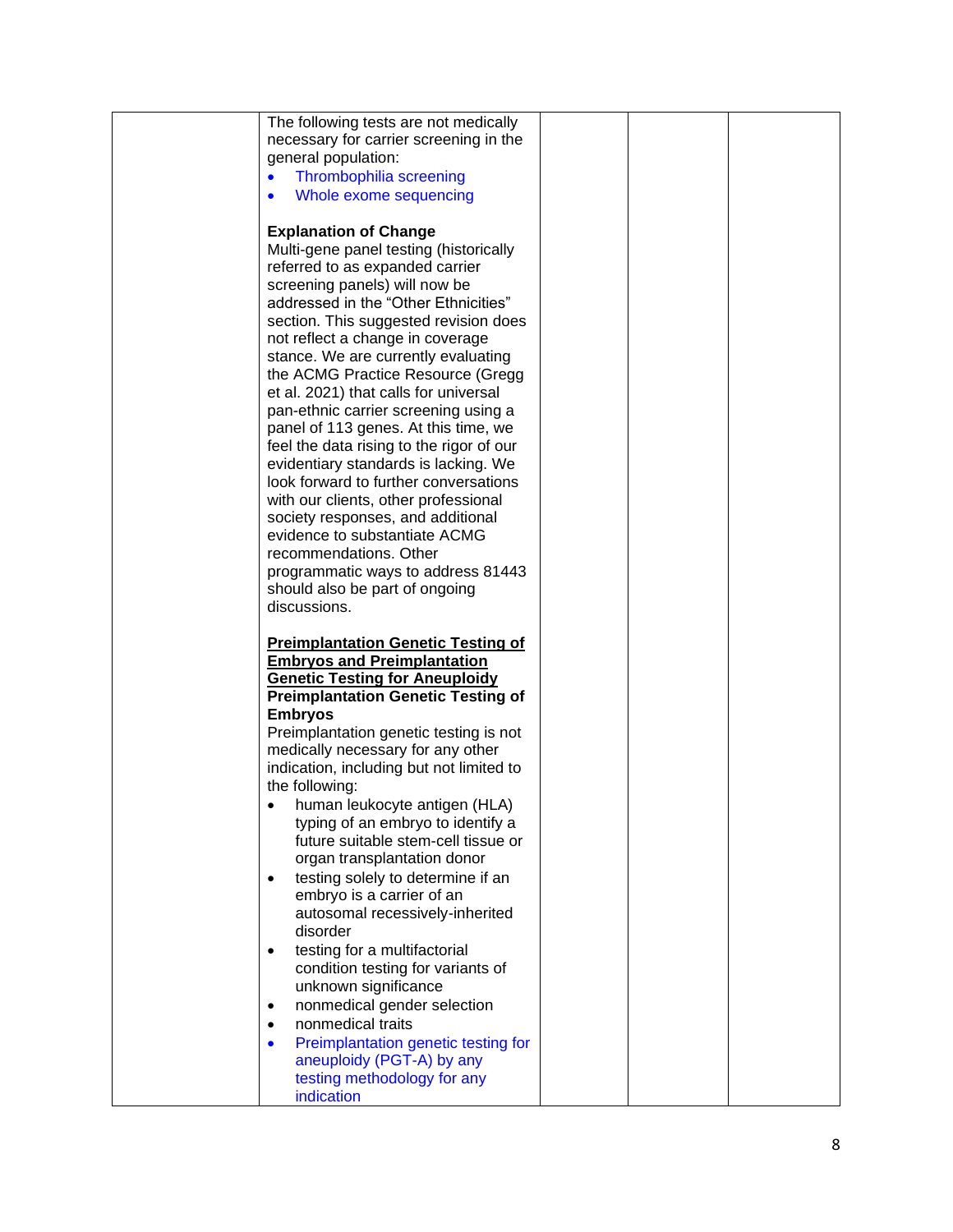| <b>DELETE</b><br><b>Preimplantation Genetic Testing for</b><br><b>Aneuploidy section</b><br><b>Explanation of Change</b><br>Suggested revisions are<br>clarifications/streamlining of text with<br>no impact on coverage stance.<br><b>Prenatal Cell-Free DNA Screening</b><br>Prenatal cell-free DNA screening is<br>not medically necessary for the<br>following indications:<br>high-order multiple gestations<br>$\bullet$<br>(i.e., triplets or higher)<br>multiple gestation pregnancies<br>$\bullet$<br>with fetal demise, vanishing twin,<br>one or more anomalies detected<br>in one fetus<br>miscarriage (including recurrent<br>$\bullet$ |  |  |
|------------------------------------------------------------------------------------------------------------------------------------------------------------------------------------------------------------------------------------------------------------------------------------------------------------------------------------------------------------------------------------------------------------------------------------------------------------------------------------------------------------------------------------------------------------------------------------------------------------------------------------------------------|--|--|
| pregnancy loss) or fetal demise<br>SensiGene <sup>®</sup> (81479 or 81403)<br>testing is medically necessary in a<br>single gestation pregnancy when all of<br>the following criteria are met:<br>a maternal anti-D antibody has<br>$\bullet$<br>been identified<br>the paternal Rh genotype is<br>$\bullet$<br>determined to be heterozygous or<br>is unknown<br>the results will impact antenatal<br>$\bullet$<br>care                                                                                                                                                                                                                             |  |  |
| <b>Explanation of Change</b><br>Criteria update: the criteria for<br>SensiGene® testing was deleted<br>in the prior guideline iteration<br>(effective September 6, 2021)<br>because the test was no longer<br>commercially available. The test<br>has returned, so original criteria<br>(with the same coverage stance)<br>are being added back to this<br>guideline.<br>Other suggested revisions are<br>$\bullet$<br>clarifications with no impact on<br>coverage stance.                                                                                                                                                                          |  |  |
| <b>Prenatal Molecular Genetic Testing</b><br>of a Fetus and Reproductive<br><b>Genetic Testing for Recurrent</b><br><b>Pregnancy Loss</b>                                                                                                                                                                                                                                                                                                                                                                                                                                                                                                            |  |  |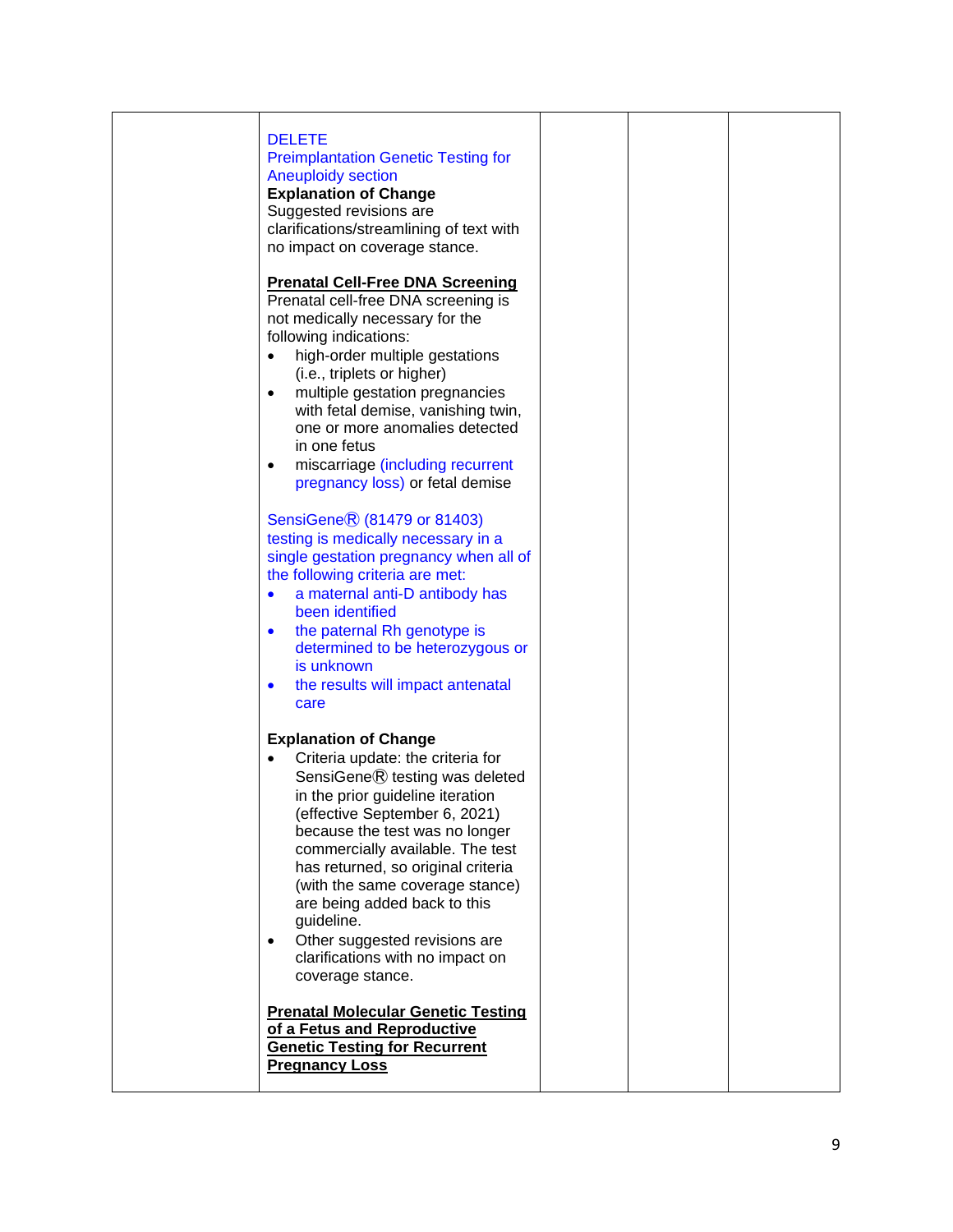|                            | <b>Prenatal Molecular Genetic Testing</b><br>of a Fetus<br>Note: The criteria below do not apply<br>to cytogenetic testing (e.g., karyotype,<br>chromosome analysis).<br>Single gene, multi-gene, or<br>chromosomal microarray prenatal<br>genetic testing is medically necessary<br>when the results of the genetic test<br>will impact clinical decision-making<br>and the requested method is<br>scientifically valid for the suspected<br>condition.<br>Prenatal molecular genetic testing in a<br>fetus for familial variants of unknown<br>significance is not medically<br>necessary.<br><b>Reproductive Genetic Testing for</b><br><b>Pregnancy Loss</b><br>Note: The criteria below do not apply<br>to cytogenetic testing (e.g., karyotype,<br>chromosome analysis).<br>Chromosome microarray (CMA)<br>testing on products of conception is<br>medically necessary for:<br>evaluation of recurrent pregnancy<br>loss*<br>evaluation of intrauterine fetal<br>$\bullet$<br>demise (IUFD) or stillbirth after 20<br>weeks of gestational age<br>evaluation of a pregnancy loss<br>$\bullet$<br>with one or more major structural<br>anomalies<br><i>*Recurrent pregnancy loss is defined</i><br>by two or more unexplained<br>pregnancy<br>losses.<br>Genetic testing (using single gene or<br>multi-gene panel assays) for genes<br>associated with thrombophilia, e.g.,<br>F2, F5, MTHFR, is not medically<br>necessary.<br><b>Explanation of Change</b> |                  |            |                        |
|----------------------------|--------------------------------------------------------------------------------------------------------------------------------------------------------------------------------------------------------------------------------------------------------------------------------------------------------------------------------------------------------------------------------------------------------------------------------------------------------------------------------------------------------------------------------------------------------------------------------------------------------------------------------------------------------------------------------------------------------------------------------------------------------------------------------------------------------------------------------------------------------------------------------------------------------------------------------------------------------------------------------------------------------------------------------------------------------------------------------------------------------------------------------------------------------------------------------------------------------------------------------------------------------------------------------------------------------------------------------------------------------------------------------------------------------------------------------------------------------------------|------------------|------------|------------------------|
|                            | Suggested revisions are clarifications,<br>streamlining and re-organizing of text<br>with no impact on coverage stance.                                                                                                                                                                                                                                                                                                                                                                                                                                                                                                                                                                                                                                                                                                                                                                                                                                                                                                                                                                                                                                                                                                                                                                                                                                                                                                                                            |                  |            |                        |
| Somatic and<br>Hematologic | Cell-free testing (e.g., cfDNA,<br>ctDNA, liquid biopsy) in the<br>following scenarios is medically                                                                                                                                                                                                                                                                                                                                                                                                                                                                                                                                                                                                                                                                                                                                                                                                                                                                                                                                                                                                                                                                                                                                                                                                                                                                                                                                                                | March 6,<br>2022 | Commercial | Prior<br>authorization |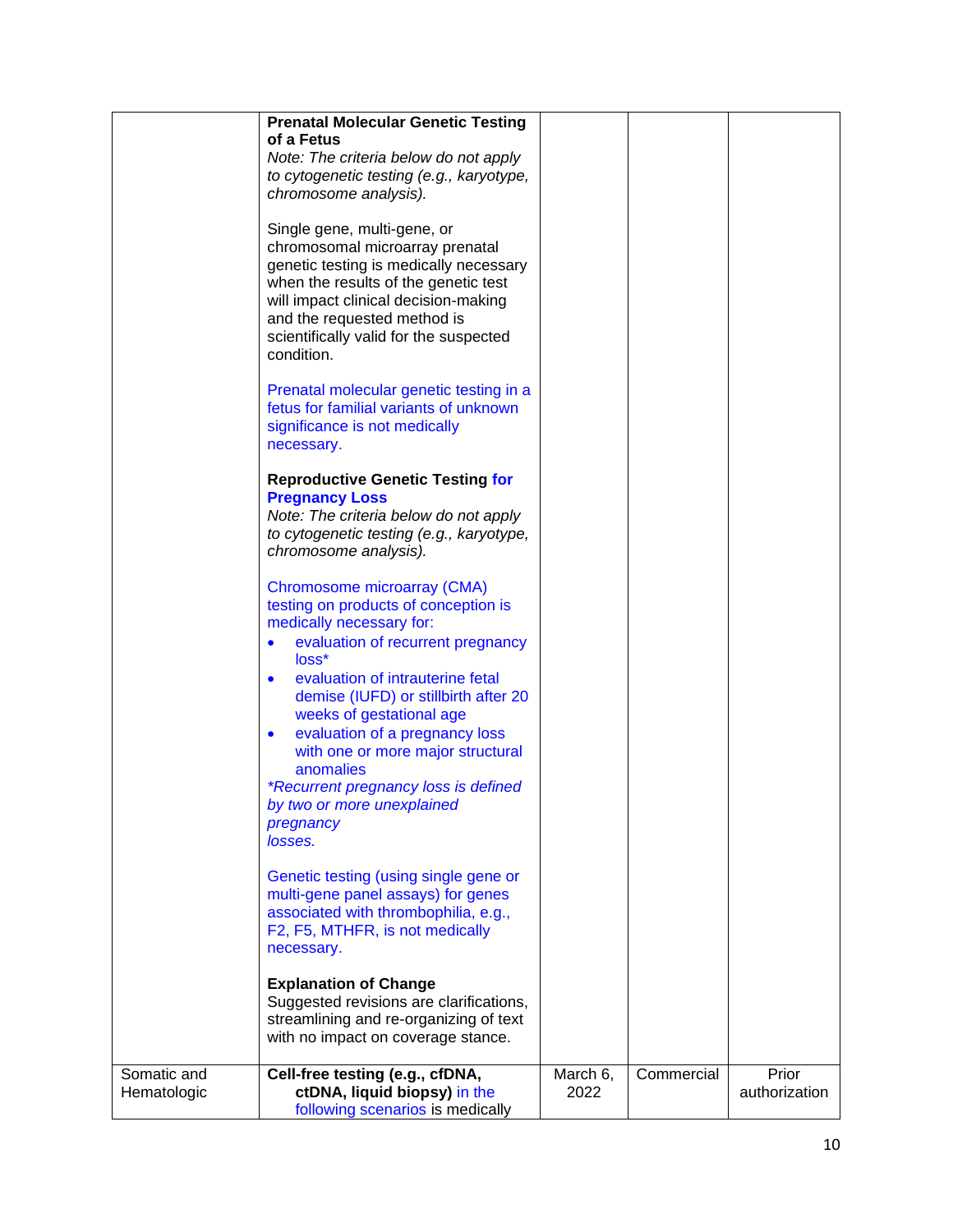| <b>Tumors Genetic</b>    |           | necessary when General                                      |  | still required |
|--------------------------|-----------|-------------------------------------------------------------|--|----------------|
| <b>Testing Guideline</b> |           | <b>Coverage Criteria or FDA</b>                             |  | via AIM.       |
|                          |           | <b>Companion Diagnostic Coverage</b>                        |  |                |
|                          |           | Criteria above are met.                                     |  |                |
|                          | $\bullet$ | Metastatic Castrate-Resistant                               |  |                |
|                          |           | Prostate Cancer (mCRPC)                                     |  |                |
|                          |           | FoundationOne <sup>®</sup> Liquid<br>$\circ$                |  |                |
|                          |           | CD <sub>x</sub> is medically                                |  |                |
|                          |           | necessary in men with                                       |  |                |
|                          |           | metastatic castrate                                         |  |                |
|                          |           | resistant prostate cancer                                   |  |                |
|                          |           | (mCRPC) when the                                            |  |                |
|                          |           | patient meets criteria per<br>the FDA label for             |  |                |
|                          |           | treatments for which this                                   |  |                |
|                          |           | test has been approved                                      |  |                |
|                          |           | as a companion                                              |  |                |
|                          |           | diagnostic                                                  |  |                |
|                          |           | Ovarian, Fallopian Tube, or                                 |  |                |
|                          |           | <b>Primary Peritoneal Cancer</b>                            |  |                |
|                          |           | FoundationOne® Liquid<br>$\circ$                            |  |                |
|                          |           | CD <sub>x</sub> is medically                                |  |                |
|                          |           | necessary if tumor is                                       |  |                |
|                          |           | unavailable in women                                        |  |                |
|                          |           | with ovarian, fallopian                                     |  |                |
|                          |           | tube, or primary                                            |  |                |
|                          |           | peritoneal cancer when                                      |  |                |
|                          |           | the patient meets criteria                                  |  |                |
|                          |           | per the FDA label for                                       |  |                |
|                          |           | treatment(s) for which this                                 |  |                |
|                          |           | test has been approved                                      |  |                |
|                          |           | as a companion                                              |  |                |
|                          |           | diagnostic<br><b>Advanced or Metastatic Breast</b>          |  |                |
|                          |           | Cancer                                                      |  |                |
|                          |           | therascreen® PIK3CA<br>$\circ$                              |  |                |
|                          |           | testing is medically                                        |  |                |
|                          |           | necessary using liquid                                      |  |                |
|                          |           | biopsy if tumor is                                          |  |                |
|                          |           | unavailable for advanced                                    |  |                |
|                          |           | or metastatic breast                                        |  |                |
|                          |           | cancer when the patient                                     |  |                |
|                          |           | meets criteria per the                                      |  |                |
|                          |           | FDA label for treatments                                    |  |                |
|                          |           | for which this test has                                     |  |                |
|                          |           | been approved as a                                          |  |                |
|                          |           | companion diagnostic                                        |  |                |
|                          | $\bullet$ | <b>Locally Advanced or Metastatic</b>                       |  |                |
|                          |           | Non-Small Cell Lung Cancer                                  |  |                |
|                          |           | (NSCLC)                                                     |  |                |
|                          |           | <b>Initial Biomarker</b><br>$\circ$<br><b>Determination</b> |  |                |
|                          |           | <b>FDA</b> approved                                         |  |                |
|                          |           | companion                                                   |  |                |
|                          |           | diagnostic tests                                            |  |                |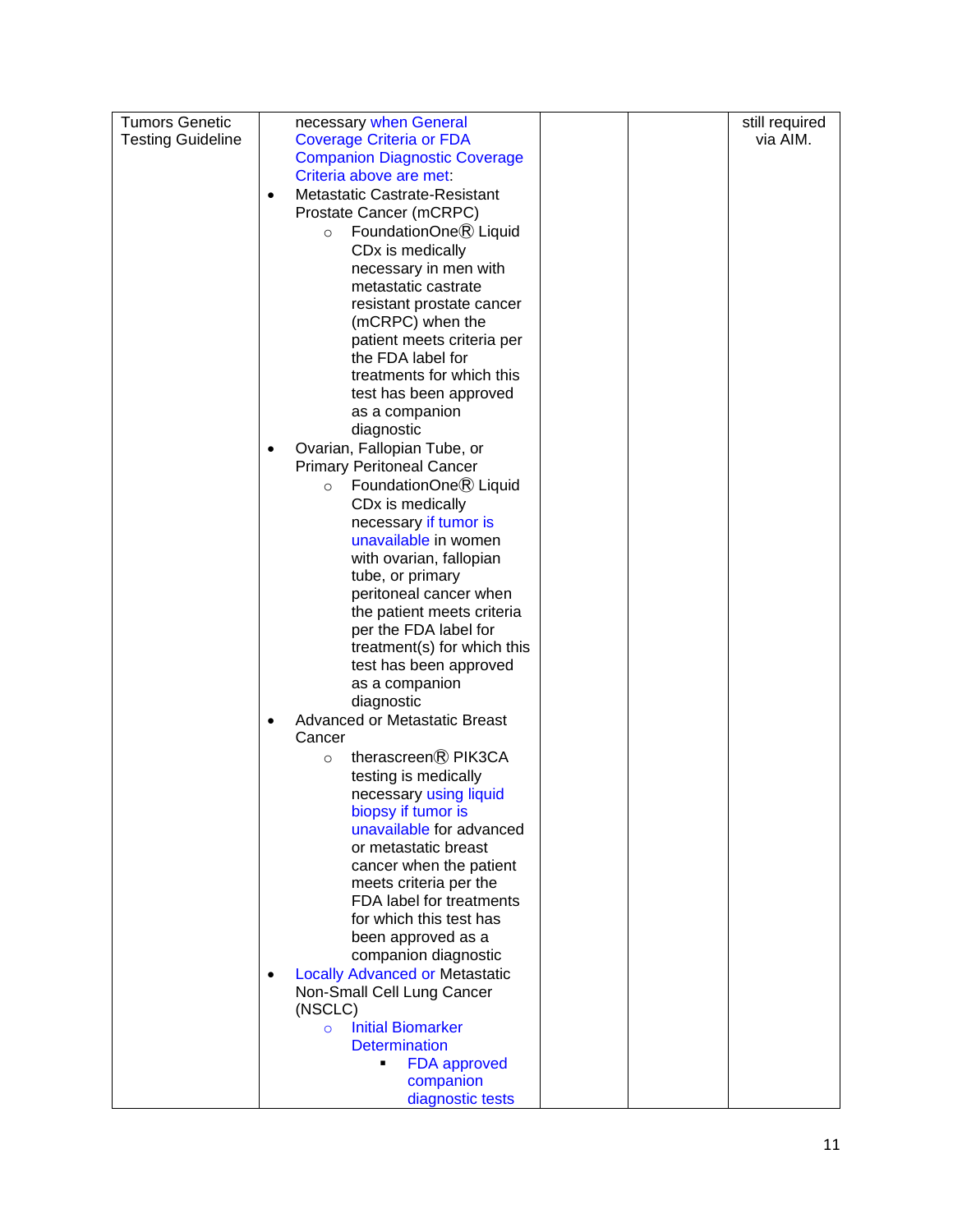| (i.e., cobas EGFR                         |  |  |
|-------------------------------------------|--|--|
|                                           |  |  |
| Mutation Test v2,                         |  |  |
| FoundationOneR                            |  |  |
| Liquid CD <sub>x</sub> , or               |  |  |
| Guardant $360$ $\circ$                    |  |  |
| CD <sub>x</sub> ) or a                    |  |  |
| targeted multi-                           |  |  |
| gene panel, e.g.,                         |  |  |
| ctDxLung™, are                            |  |  |
| medically                                 |  |  |
|                                           |  |  |
| necessary when                            |  |  |
| tissue-based                              |  |  |
| testing cannot be                         |  |  |
| performed, e.g.,                          |  |  |
| insufficient tissue                       |  |  |
| At time of progression on<br>$\circ$      |  |  |
| an EGFR tyrosine kinase                   |  |  |
| inhibitor (TKI) therapy                   |  |  |
| Targeted cell-free                        |  |  |
| testing (i.e.,                            |  |  |
| cobas EGFR                                |  |  |
| Mutation Test v2)                         |  |  |
| is medically                              |  |  |
|                                           |  |  |
| necessary                                 |  |  |
| Targeted cell-free testing is not         |  |  |
| medically necessary when                  |  |  |
| progression is on Osimertinib             |  |  |
| Cell-free testing is not medically        |  |  |
| necessary when the patient                |  |  |
| already meets criteria for                |  |  |
| treatment without the need for            |  |  |
| additional testing (e.g., patient         |  |  |
| meets criteria based on known             |  |  |
| genetic results or biomarker              |  |  |
| status is not required).                  |  |  |
|                                           |  |  |
| <b>Explanation of Change</b>              |  |  |
|                                           |  |  |
| Revisions to the first sentence           |  |  |
| reference new formatting for              |  |  |
| headings in the guideline and do          |  |  |
| not reflect any changes to the            |  |  |
| current coverage stance.                  |  |  |
| Revisions to mCRPC; ovarian,<br>$\bullet$ |  |  |
| fallopian tube or peritoneal              |  |  |
| cancer; and advanced or                   |  |  |
| metastatic breast cancer are              |  |  |
| clarifications to streamline text         |  |  |
| that do not impact current                |  |  |
| coverage stance.                          |  |  |
|                                           |  |  |
| The FDA issued a CDx approval             |  |  |
| in July 2021 for MET exon 14              |  |  |
| skipping mutations to treat with          |  |  |
| capmatinib. FoundationOne $\mathbb R$     |  |  |
| Liquid                                    |  |  |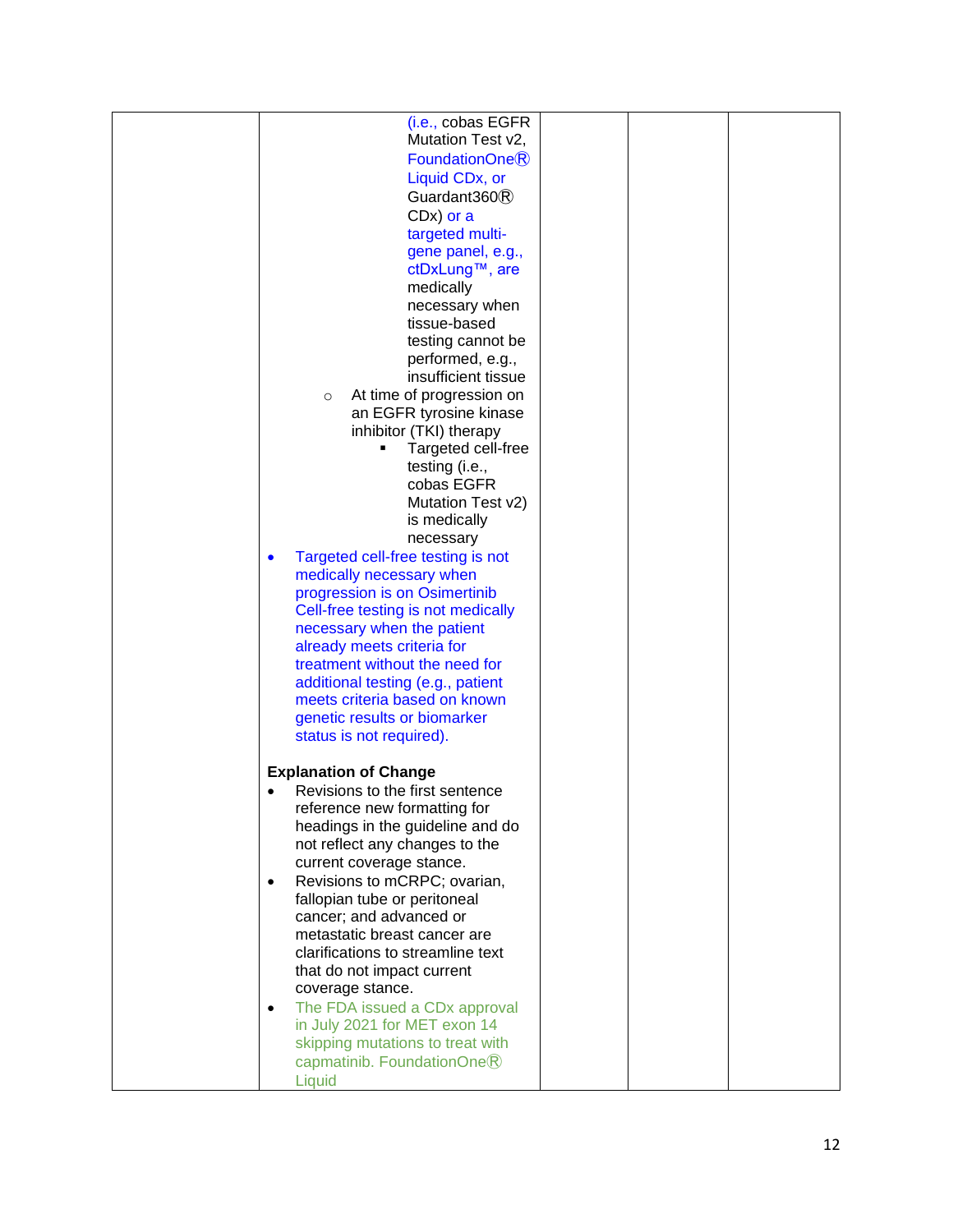| CDx now has FDA CDx approval<br>$\bullet$  |  |  |
|--------------------------------------------|--|--|
| for EGFR, ALK fusions, and MET             |  |  |
| exon skipping mutations. Other             |  |  |
| revisions to this criteria reflect         |  |  |
| clarifications and no changes in           |  |  |
|                                            |  |  |
| coverage stance.                           |  |  |
|                                            |  |  |
| <b>Minimal Residual Disease (MRD)</b>      |  |  |
| <b>Testing</b>                             |  |  |
| Targeted testing with prospective          |  |  |
|                                            |  |  |
| evidence of clinical utility for the tumor |  |  |
| type and disease characteristics is        |  |  |
| medically necessary.                       |  |  |
| <b>Explanation of Change</b>               |  |  |
| Clarification of text with no impact on    |  |  |
| current coverage stance.                   |  |  |
| <b>Targeted Molecular Testing for</b>      |  |  |
|                                            |  |  |
| <b>NTRK Fusions</b>                        |  |  |
| Targeted molecular testing for             |  |  |
| NTRK1/2/3 fusions is medically             |  |  |
| necessary when general coverage            |  |  |
| criteria above are met for any of the      |  |  |
| following indications:                     |  |  |
|                                            |  |  |
| <b>Explanation of Change</b>               |  |  |
| Clarification of text with no impact on    |  |  |
| current coverage stance.                   |  |  |
|                                            |  |  |
| <b>Cancer Screening (historically</b>      |  |  |
| referred to as Prostate Cancer             |  |  |
| (symptomatic cancer screening)             |  |  |
|                                            |  |  |
| section)                                   |  |  |
| Formatting changes (addition of            |  |  |
| heading/subheading), include:              |  |  |
| <b>Cancer Screening (new heading)</b>      |  |  |
| <b>Population Based Cancer</b>             |  |  |
| <b>Screening</b> (new subheading, see      |  |  |
| criteria below)                            |  |  |
| <b>Prostate Cancer (symptomatic</b>        |  |  |
|                                            |  |  |
| cancer screening) (current                 |  |  |
| subheading)                                |  |  |
|                                            |  |  |
| Text/criteria changes, include:            |  |  |
| <b>Population Based Cancer</b>             |  |  |
| <b>Screening</b>                           |  |  |
| <b>Multi-Cancer Early Detection (MCED)</b> |  |  |
|                                            |  |  |
| testing is not medically necessary.        |  |  |
| <b>Prostate Cancer (symptomatic</b>        |  |  |
| cancer screening) (current                 |  |  |
| subheading)                                |  |  |
|                                            |  |  |
| Text/criteria changes, include:            |  |  |
| <b>Population Based Cancer</b>             |  |  |
| <b>Screening</b>                           |  |  |
|                                            |  |  |
| <b>Multi-Cancer Early Detection (MCED)</b> |  |  |
| testing is not medically necessary.        |  |  |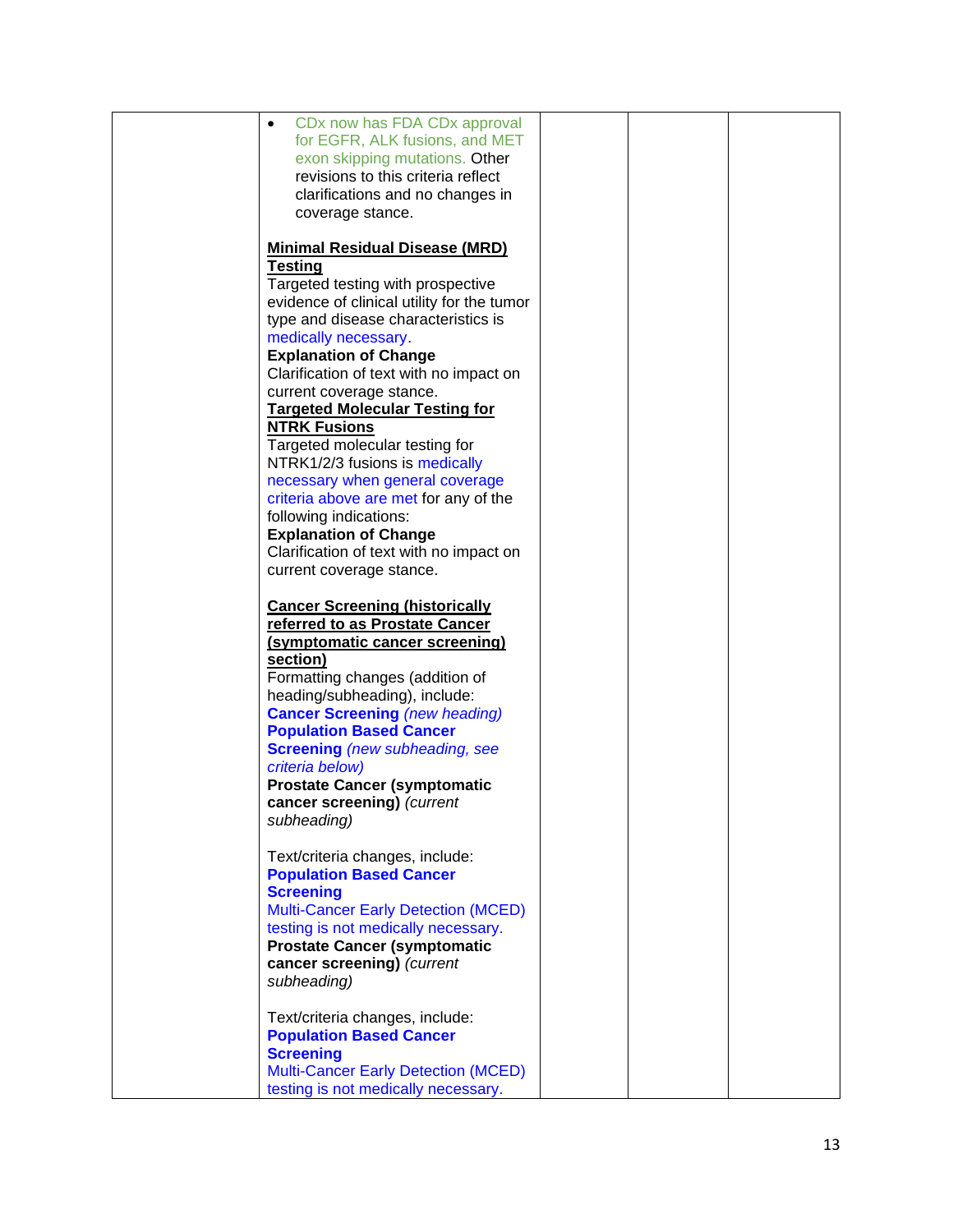|                        | <b>Prostate Cancer (symptomatic</b>                                            |          |            |                |
|------------------------|--------------------------------------------------------------------------------|----------|------------|----------------|
|                        | cancer screening) (current                                                     |          |            |                |
|                        | subheading)                                                                    |          |            |                |
|                        | (additional text not listed here)                                              |          |            |                |
|                        | Assays not listed above are                                                    |          |            |                |
|                        | considered not medically necessary.                                            |          |            |                |
|                        | Serial testing and/or concurrent                                               |          |            |                |
|                        | testing with multiple assays is not                                            |          |            |                |
|                        | medically necessary.                                                           |          |            |                |
|                        |                                                                                |          |            |                |
|                        | <b>Explanation of Change</b>                                                   |          |            |                |
|                        | Formatting changes to add a                                                    |          |            |                |
|                        | general heading, Cancer                                                        |          |            |                |
|                        | Screening, and an additional                                                   |          |            |                |
|                        | subheading, Population Based                                                   |          |            |                |
|                        | Cancer Screening, are proposed                                                 |          |            |                |
|                        | to allow addressing other forms of                                             |          |            |                |
|                        | cancer screening. These revisions<br>do not reflect changes to                 |          |            |                |
|                        | coverage stance- simply                                                        |          |            |                |
|                        | clarifications.                                                                |          |            |                |
|                        | <b>Population Based Cancer</b>                                                 |          |            |                |
|                        | Screening: As a clinical space,                                                |          |            |                |
|                        | multi-cancer early detection tests                                             |          |            |                |
|                        | are receiving increasing levels of                                             |          |            |                |
|                        | attention. Published data is                                                   |          |            |                |
|                        | insufficient to support population-                                            |          |            |                |
|                        | based screening. It was pertinent                                              |          |            |                |
|                        | to add a NMN statement. This is a                                              |          |            |                |
|                        | clarification, not a change in                                                 |          |            |                |
|                        | coverage stance.                                                               |          |            |                |
|                        | Prostate Cancer (symptomatic                                                   |          |            |                |
|                        | cancer screening): the suggested                                               |          |            |                |
|                        | revision is clarification of our                                               |          |            |                |
|                        | stance to support denials                                                      |          |            |                |
|                        | preventing abuse of testing                                                    |          |            |                |
|                        | beyond validated scenarios                                                     |          |            |                |
|                        |                                                                                |          |            |                |
| Pharmacogenomic        | <b>Scope</b>                                                                   | March 6, | Commercial | Prior          |
| and Thrombophilia      | <b>Guideline Title: Pharmacogenomic</b>                                        | 2022     |            | authorization  |
| <b>Genetic Testing</b> | <b>Testing</b>                                                                 |          |            | still required |
| Guideline              | Scope: Pharmacogenomic testing                                                 |          |            | via AIM.       |
|                        | broadly describes how one's genome,                                            |          |            |                |
|                        | or multiple genes, can influence drug                                          |          |            |                |
|                        | response while more targeted                                                   |          |            |                |
|                        | pharmacogenetic testing describes                                              |          |            |                |
|                        | genotyping a specific gene to predict<br>response to certain medications. This |          |            |                |
|                        | document addresses                                                             |          |            |                |
|                        | pharmacogenomic testing for the                                                |          |            |                |
|                        | purpose of informing medication                                                |          |            |                |
|                        | selection, dosage, and risk of adverse                                         |          |            |                |
|                        | side effects. This guideline does not                                          |          |            |                |
|                        | address tumor testing (see Molecular                                           |          |            |                |
|                        | <b>Testing of Solid and Hematologic</b>                                        |          |            |                |
|                        | <b>Tumors and Malignancies) or</b>                                             |          |            |                |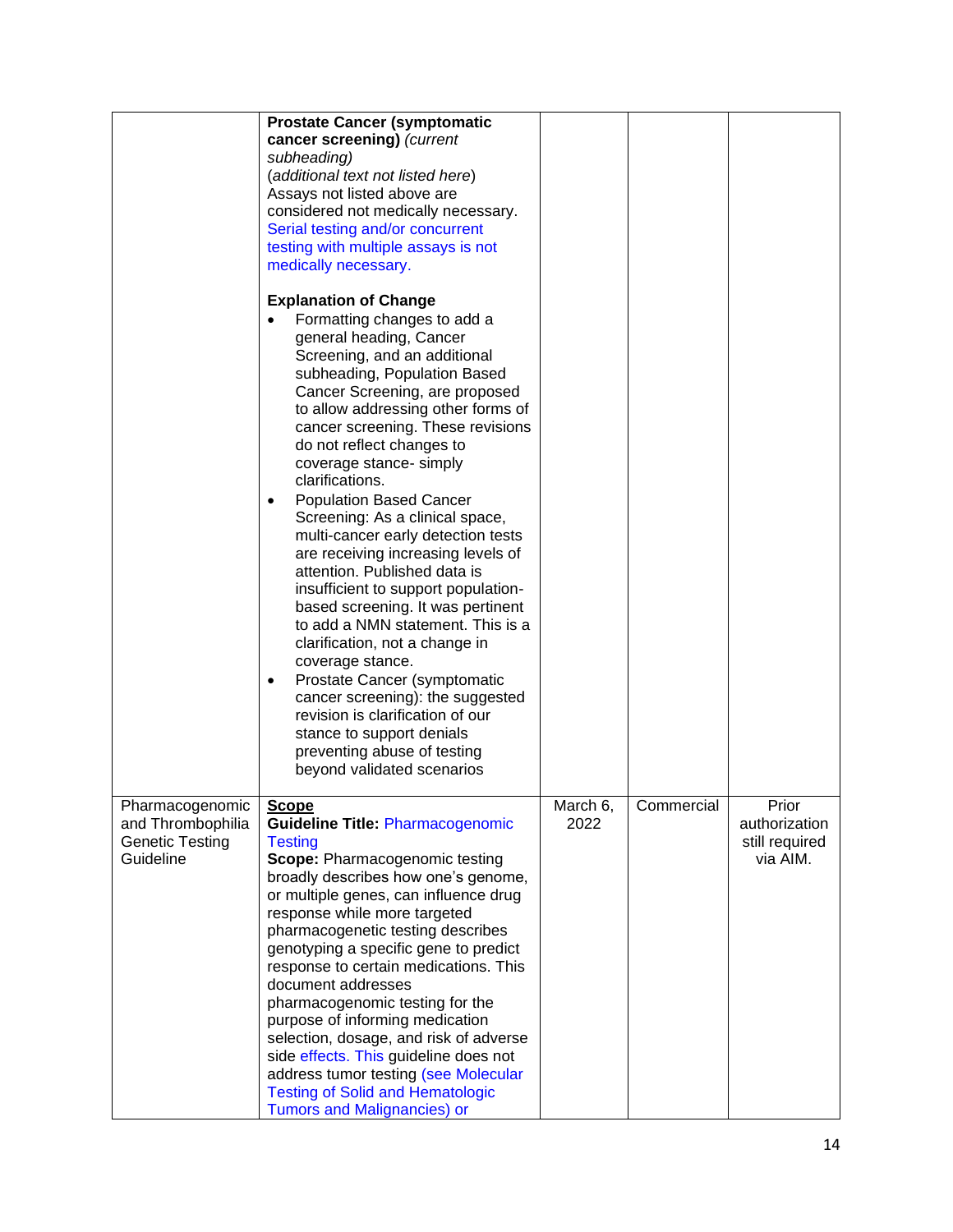|                                                                                                                                                | germline testing (see Genetic Testing<br>for Hereditary Cancer Susceptibility)<br>performed to direct treatment<br>decisions or genetic testing to<br>generate polygenic risk scores (see<br>Genetic Testing for Single-Gene and<br>Multifactorial Conditions). All tests<br>listed in these guidelines may not<br>require prior authorization; please<br>refer to the health plan.                                                                                                                                                                                                                                                                                                                                                        |                  |            |                                                      |
|------------------------------------------------------------------------------------------------------------------------------------------------|--------------------------------------------------------------------------------------------------------------------------------------------------------------------------------------------------------------------------------------------------------------------------------------------------------------------------------------------------------------------------------------------------------------------------------------------------------------------------------------------------------------------------------------------------------------------------------------------------------------------------------------------------------------------------------------------------------------------------------------------|------------------|------------|------------------------------------------------------|
|                                                                                                                                                | <b>Explanation of Change</b><br>Suggested revisions are formatting<br>changes or clarifications and do not<br>impact current coverage stance.                                                                                                                                                                                                                                                                                                                                                                                                                                                                                                                                                                                              |                  |            |                                                      |
|                                                                                                                                                | <b>Appropriate Use Criteria</b><br>(Thrombophilia Testing)<br>Thrombophilia Testing: criteria<br>deleted and moved to Genetic Testing<br>for Single-Gene and Multifactorial<br>Conditions.<br><b>Explanation of Change</b><br>Thrombophilia criteria and content are<br>being moved to the Genetic Testing<br>for Single-Gene and Multifactorial<br>Conditions guideline for clarity. The<br>field of Pharmacogenomics is<br>separate and distinct from genetic<br>testing for thrombophilia and as<br>ordering patterns and the testing<br>landscape have changed, the criteria<br>for thrombophilia testing should be<br>housed in the guideline that<br>encompasses general testing for<br>genetic disease and not<br>pharmacogenomics. |                  |            |                                                      |
| <b>Chromosomal</b><br><b>Microarray</b><br><b>Analysis, Whole</b><br><b>Exome and</b><br><b>Whole Genome</b><br>Sequencing<br><b>Guideline</b> | <b>Scope</b><br>This document addresses the<br>diagnostic use of chromosomal<br>microarray analysis (CMA) and whole<br>exome sequencing (WES) in the<br>evaluation of rare disease. It does not<br>address the use of WES as a<br>technology for tumor profiling (see<br>Molecular Testing of Solid and<br>Hematologic Tumors and<br>Malignancies). This document also<br>addresses whole genome sequencing<br>(WGS) as well as other broad scale<br>profiling, e.g. whole transcriptome<br>analysis and genome mapping. All<br>tests listed in these guidelines may<br>not require prior authorization or may                                                                                                                             | March 6.<br>2022 | Commercial | Prior<br>authorization<br>still required<br>via AIM. |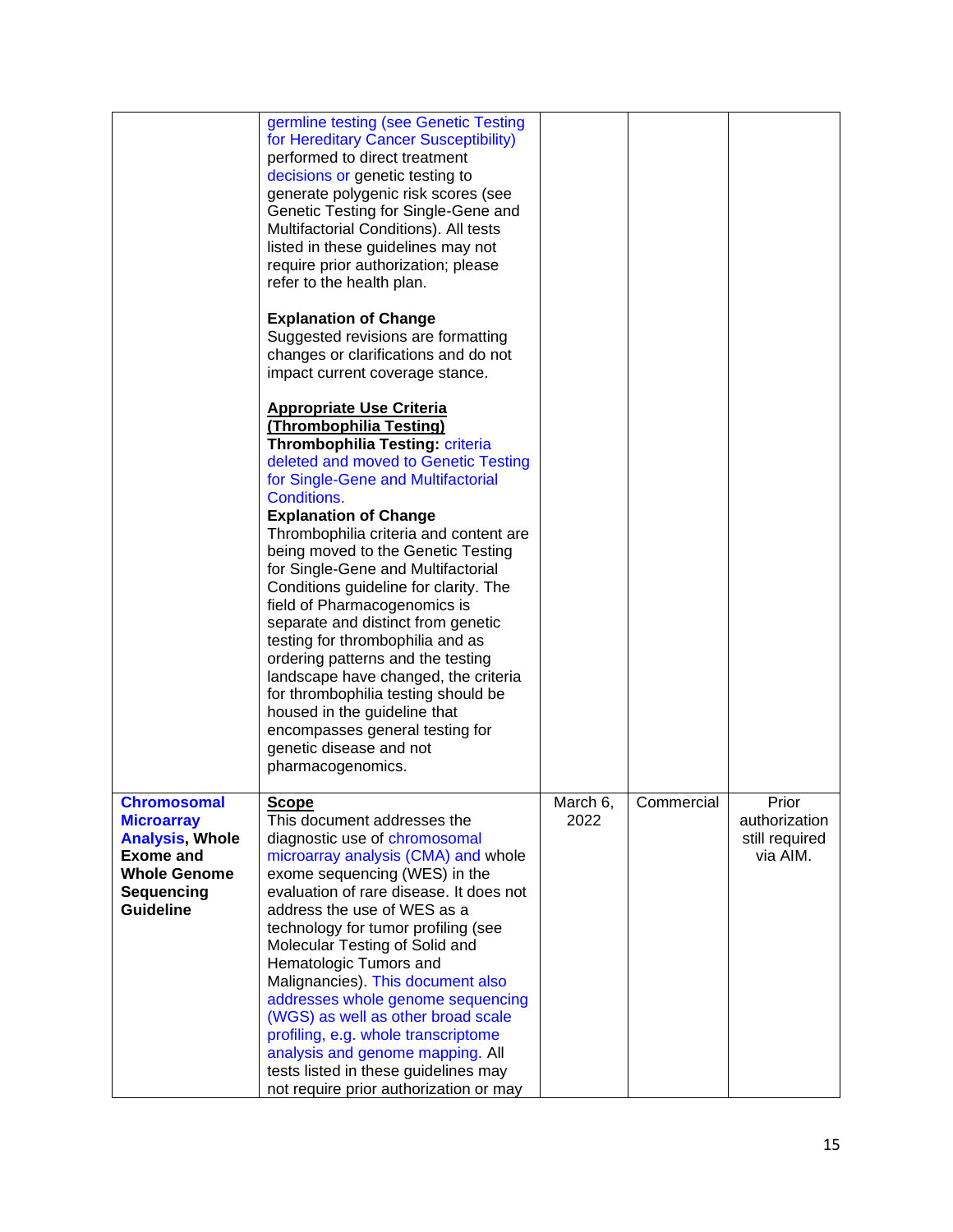| have separate coverage criteria;         |  |  |
|------------------------------------------|--|--|
| please refer to the health plan.         |  |  |
|                                          |  |  |
| <b>Genetic Counseling Requirement</b>    |  |  |
|                                          |  |  |
| Genetic testing, i.e., whole exome       |  |  |
| sequencing, included in these            |  |  |
| <b>Guidelines is covered when:</b>       |  |  |
| <b>Explanation of Change</b>             |  |  |
|                                          |  |  |
| The genetic counseling requirement       |  |  |
| does not apply to genetic testing        |  |  |
| using chromosomal microarray             |  |  |
| analysis, now included in this           |  |  |
| guideline. Whole exome sequencing        |  |  |
|                                          |  |  |
| is the medically necessary genetic       |  |  |
| testing for which this requirement is    |  |  |
| applicable. This was clarified with the  |  |  |
| revision.                                |  |  |
| <b>Whole Exome Sequencing</b>            |  |  |
|                                          |  |  |
| (Phenotype Suspicious of a               |  |  |
| <b>Genetic Disorder, Epilepsy and</b>    |  |  |
| <b>Hearing Loss sections)</b>            |  |  |
|                                          |  |  |
| <b>Whole Exome Sequencing</b>            |  |  |
| Whole exome sequencing (WES)             |  |  |
| (81415 with or without 81416) is         |  |  |
|                                          |  |  |
| medically necessary for any of the       |  |  |
| following clinical scenarios when all of |  |  |
| the general criteria for WES testing     |  |  |
| (below) are also met.                    |  |  |
|                                          |  |  |
| <b>Phenotype Suspicious for a</b>        |  |  |
| <b>Genetic Diagnosis</b>                 |  |  |
|                                          |  |  |
| Testing is ordered after an individual   |  |  |
| has been evaluated by a board-           |  |  |
| certified medical geneticist or other    |  |  |
| board-certified specialist physician     |  |  |
| with specific expertise in the           |  |  |
|                                          |  |  |
| conditions being tested for and          |  |  |
| relevant genes, AND any of the           |  |  |
| following:                               |  |  |
| Individual with multiple major           |  |  |
| structural or functional congenital      |  |  |
| anomalies affecting unrelated            |  |  |
| organ systems (including major           |  |  |
|                                          |  |  |
| metabolic disorders), OR                 |  |  |
| Individual with one major<br>$\bullet$   |  |  |
| structural or functional congenital      |  |  |
| anomaly and two or more minor            |  |  |
| structural anomalies, OR                 |  |  |
|                                          |  |  |
| Individual with one major<br>$\bullet$   |  |  |
| structural congenital anomaly and        |  |  |
| a family history strongly                |  |  |
| implicating a genetic etiology OR        |  |  |
| Individual with known or<br>$\bullet$    |  |  |
| suspected developmental and              |  |  |
|                                          |  |  |
| epileptic encephalopathy (onset          |  |  |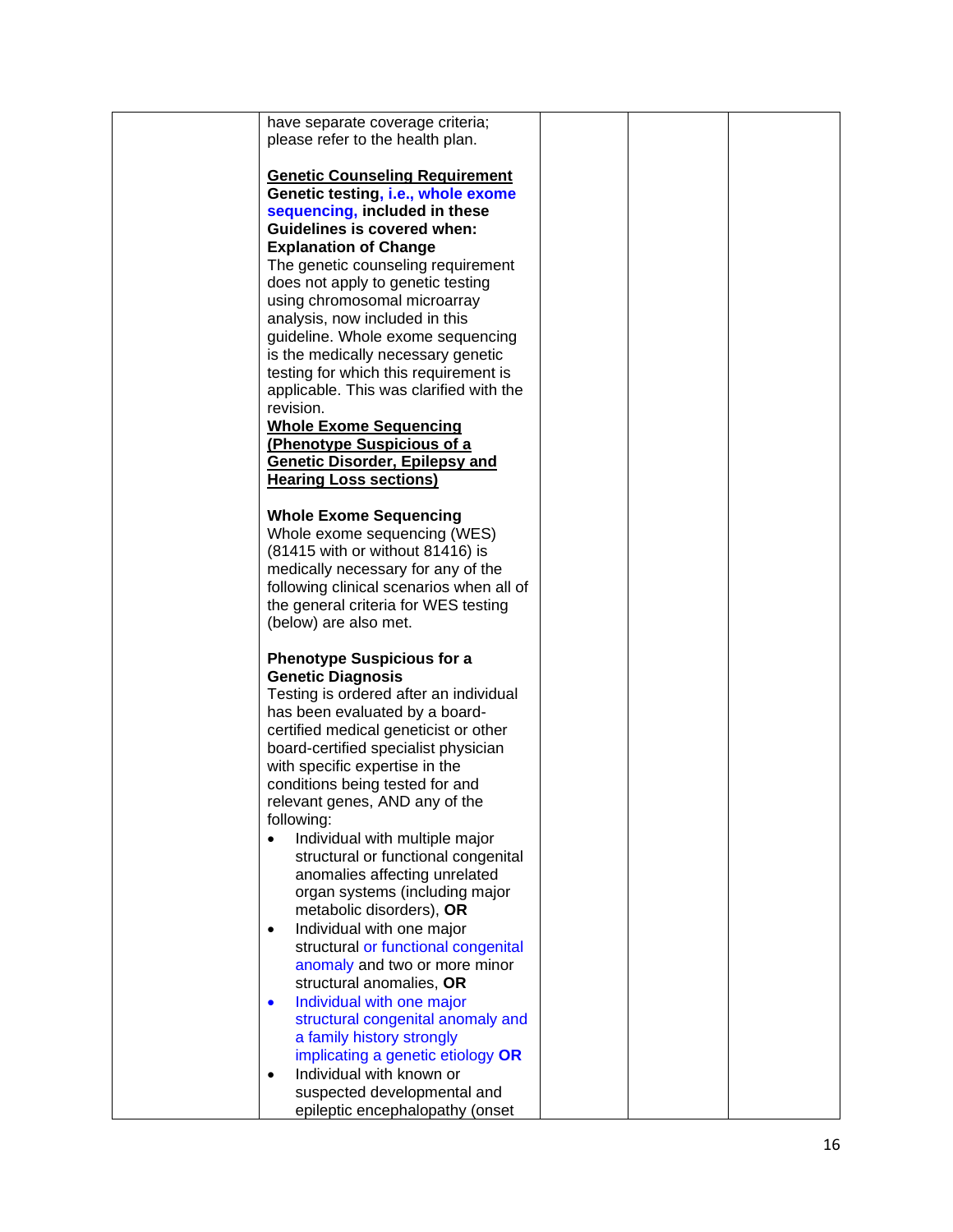| before three years of age) for                   |  |  |
|--------------------------------------------------|--|--|
| which likely non-genetic causes of               |  |  |
|                                                  |  |  |
| epilepsy (e.g., environmental                    |  |  |
| exposures; brain injury secondary                |  |  |
| to complications of extreme                      |  |  |
| prematurity, infection, trauma)                  |  |  |
| have been excluded, OR                           |  |  |
| Individual diagnosed with global<br>$\bullet$    |  |  |
| developmental delay* following                   |  |  |
| formal assessment by a                           |  |  |
| developmental pediatrician or                    |  |  |
|                                                  |  |  |
| neurologist, OR                                  |  |  |
| Individual diagnosed with a<br>$\bullet$         |  |  |
| moderate/severe/profound                         |  |  |
| intellectual disability** following              |  |  |
| formal assessment by a                           |  |  |
| developmental pediatrician or                    |  |  |
| neurologist, OR                                  |  |  |
| Individual with confirmed bilateral<br>$\bullet$ |  |  |
| sensorineural hearing loss of                    |  |  |
| unknown etiology                                 |  |  |
| *Global developmental delay is                   |  |  |
| defined as significant delay in younger          |  |  |
|                                                  |  |  |
| children, <5 years of age, in at least           |  |  |
| two of the major developmental                   |  |  |
| domains: gross or fine motor; speech             |  |  |
| and language; cognition; social and              |  |  |
| personal development; and activities             |  |  |
| of daily living.                                 |  |  |
|                                                  |  |  |
| **Moderate/severe/profound                       |  |  |
| intellectual disability as defined by            |  |  |
| DSM-5 diagnosed by 18 years of age.              |  |  |
| <b>Explanation of Change</b>                     |  |  |
| There is now sufficient evidence                 |  |  |
|                                                  |  |  |
| that the diagnostic yield and                    |  |  |
| clinical utility has been proven for             |  |  |
| WES as a first-tier test in                      |  |  |
| individuals with global                          |  |  |
| developmental delay (gDD) or                     |  |  |
| intellectual disability (ID) (as                 |  |  |
| defined above). The revised WES                  |  |  |
| criteria streamlines current criteria            |  |  |
| with an expansion for testing                    |  |  |
| applicable only to those with                    |  |  |
| ID/gDD.                                          |  |  |
|                                                  |  |  |
| <b>Whole Exome Sequencing (General</b>           |  |  |
| <b>Criteria for WES Testing)</b>                 |  |  |
| WES is not medically necessary in the            |  |  |
| following scenarios:                             |  |  |
| $\bullet$                                        |  |  |
| Testing using cell-free DNA                      |  |  |
| Preimplantation testing of an<br>$\bullet$       |  |  |
| embryo                                           |  |  |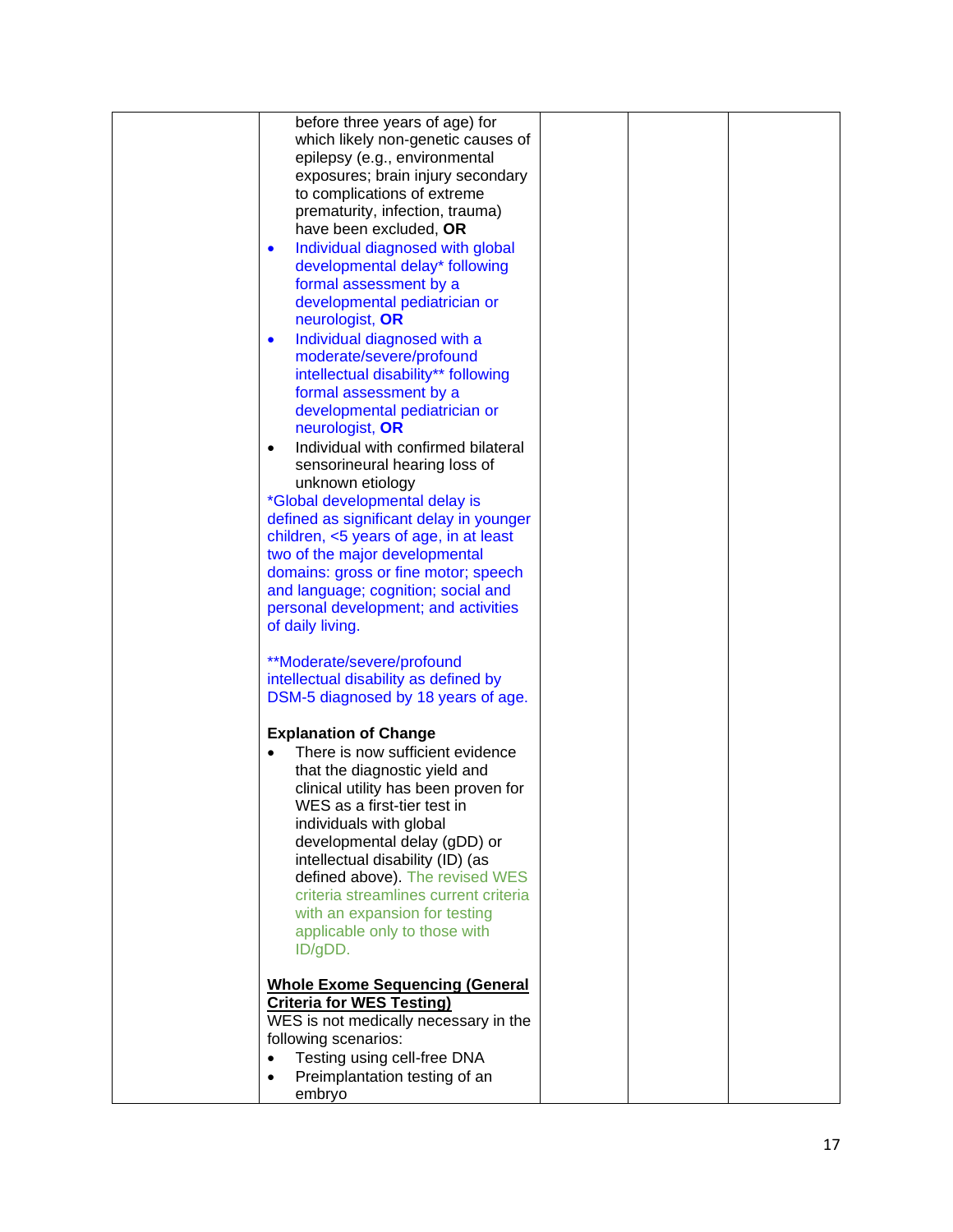| Genetic carrier screening<br>$\bullet$                                  |  |  |
|-------------------------------------------------------------------------|--|--|
| <b>Asymptomatic screening</b><br>$\bullet$                              |  |  |
| Oncology indications<br>$\bullet$                                       |  |  |
| Isolated mild intellectual disability<br>$\bullet$                      |  |  |
| Isolated autism spectrum disorder<br>$\bullet$                          |  |  |
| <b>Explanation of Change</b>                                            |  |  |
| The addition of "asymptomatic<br>$\bullet$                              |  |  |
| screening" is a clarification- no                                       |  |  |
| change in stance. "Executive                                            |  |  |
| health screens" outside the realm                                       |  |  |
| of reproductive testing are gaining                                     |  |  |
| popularity, thus a criterion                                            |  |  |
| addressing this testing was                                             |  |  |
| added.                                                                  |  |  |
| The addition of "isolated mild<br>$\bullet$                             |  |  |
| intellectual disability and autism                                      |  |  |
| spectrum disorder" are                                                  |  |  |
| clarifications and do not represent                                     |  |  |
| a change in coverage stance.                                            |  |  |
|                                                                         |  |  |
| <b>Chromosomal Microarray Analysis</b>                                  |  |  |
| Current coverage criteria for CMA                                       |  |  |
| from the Genetic Testing for Single-                                    |  |  |
| Gene and Multifactorial Conditions                                      |  |  |
| guideline were inserted with the                                        |  |  |
| following changes:                                                      |  |  |
| Chromosomal microarray analysis<br>(CMA) is medically necessary for any |  |  |
| of the following indications:                                           |  |  |
| Non-syndromic autism spectrum<br>$\bullet$                              |  |  |
| disorder                                                                |  |  |
| Non-syndromic global<br>$\bullet$                                       |  |  |
| developmental delay or                                                  |  |  |
| intellectual disability*                                                |  |  |
| Individual with multiple major<br>$\bullet$                             |  |  |
| structural or functional congenital                                     |  |  |
| anomalies affecting unrelated                                           |  |  |
| organ systems (including major                                          |  |  |
| metabolic disorders)*                                                   |  |  |
| Known or suspected                                                      |  |  |
| developmental and epileptic                                             |  |  |
| encephalopathy (onset before                                            |  |  |
| three years of age) for which likely                                    |  |  |
| non-genetic causes of epilepsy                                          |  |  |
| (e.g., environmental exposures;                                         |  |  |
| brain injury secondary to                                               |  |  |
| complications of extreme                                                |  |  |
| prematurity, infection, trauma)<br>have been excluded*                  |  |  |
| *CMA is intended for use in the                                         |  |  |
| detection of chromosomal duplications                                   |  |  |
| and deletions only and is therefore                                     |  |  |
| indicated when the possibility of                                       |  |  |
| microdeletion or microduplication                                       |  |  |
| syndromes/conditions are suspected.                                     |  |  |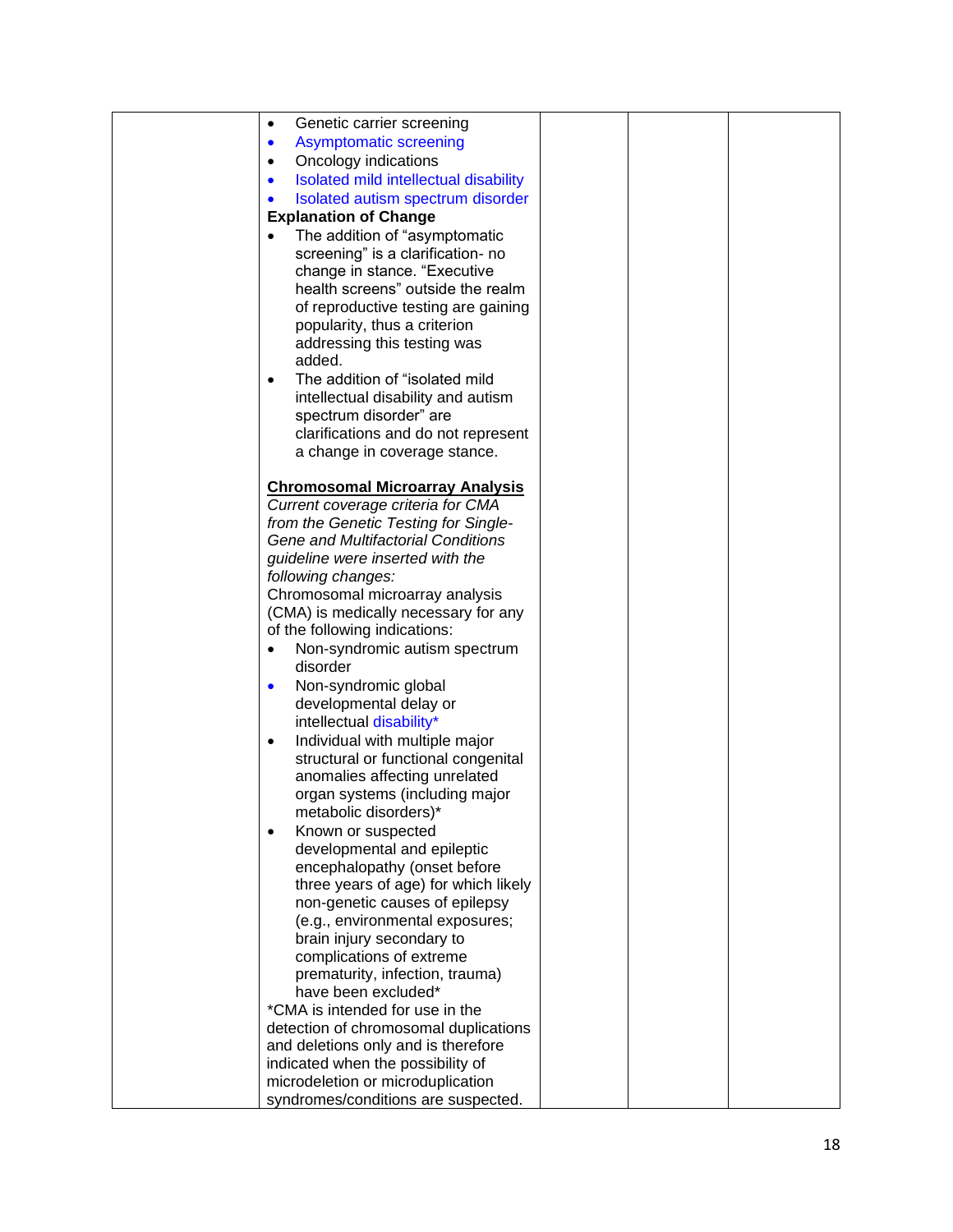| It cannot detect other common variant<br>types (e.g., sequence variants). If<br>sequence variants are high on the<br>differential diagnosis, please see<br>whole exome sequencing criteria                                                                                                                                                                                                                                                                                                                                                                                                                                                                                                                                                         |  |  |
|----------------------------------------------------------------------------------------------------------------------------------------------------------------------------------------------------------------------------------------------------------------------------------------------------------------------------------------------------------------------------------------------------------------------------------------------------------------------------------------------------------------------------------------------------------------------------------------------------------------------------------------------------------------------------------------------------------------------------------------------------|--|--|
| above.<br><b>Explanation of Change</b><br>The asterisk was added to the non-<br>syndromic global developmental delay<br>or intellectual disability criterion to<br>reflect the gDD/ID criterion added to<br>WES criteria (the asterisk also now<br>directs one to the whole exome<br>sequencing criteria "below" since<br>CMA is now part of the same<br>guideline).<br><b>Whole Genome Sequencing</b><br>Whole genome sequencing (WGS) is<br>not medically necessary*.<br>Whole genome sequencing of the<br>transcriptome (RNA sequencing) and<br>genome mapping are not medically<br>necessary.<br><b>Explanation of Change</b><br>The addition of "genome mapping" is<br>a clarification and does not represent<br>a change in coverage stance. |  |  |

# <span id="page-18-0"></span>Multispecialty -Prior Authorization Information

<span id="page-18-1"></span>

| <b>POLICY TITLE</b>                                                 | <b>POLICY</b> | <b>POLICY CHANGE</b>                                                                                                                                           | <b>EFFECTIVE</b>                   | <b>PRODUCTS</b> | <b>PROVIDER ACTIONS</b>                                                                                       |
|---------------------------------------------------------------------|---------------|----------------------------------------------------------------------------------------------------------------------------------------------------------------|------------------------------------|-----------------|---------------------------------------------------------------------------------------------------------------|
|                                                                     | NO.           | <b>SUMMARY</b>                                                                                                                                                 | <b>DATE</b>                        | <b>AFFECTED</b> | <b>REQUIRED</b>                                                                                               |
| Medicare<br>Advantage<br>Management                                 | 132           | Policy clarified.<br>Outpatient prior<br>authorization<br>requirements for<br><b>Medicare</b><br><b>Advantage PPO</b><br>effective date is<br>January 1, 2022. | January 1,<br>2022                 | Medicare        | Prior<br>authorization<br>required for<br>certain<br>procedures for<br>Medicare<br>Advantage PPO<br>products. |
| Outpatient<br>Prior<br>Authorization<br>Code List for<br>Commercial | 072           | Outpatient prior<br>authorization<br>requirements for<br>Commercial PPO and<br>EPO is delayed until<br>further notice.                                         | Delayed<br>until further<br>notice | Commercial      | No action<br>required.                                                                                        |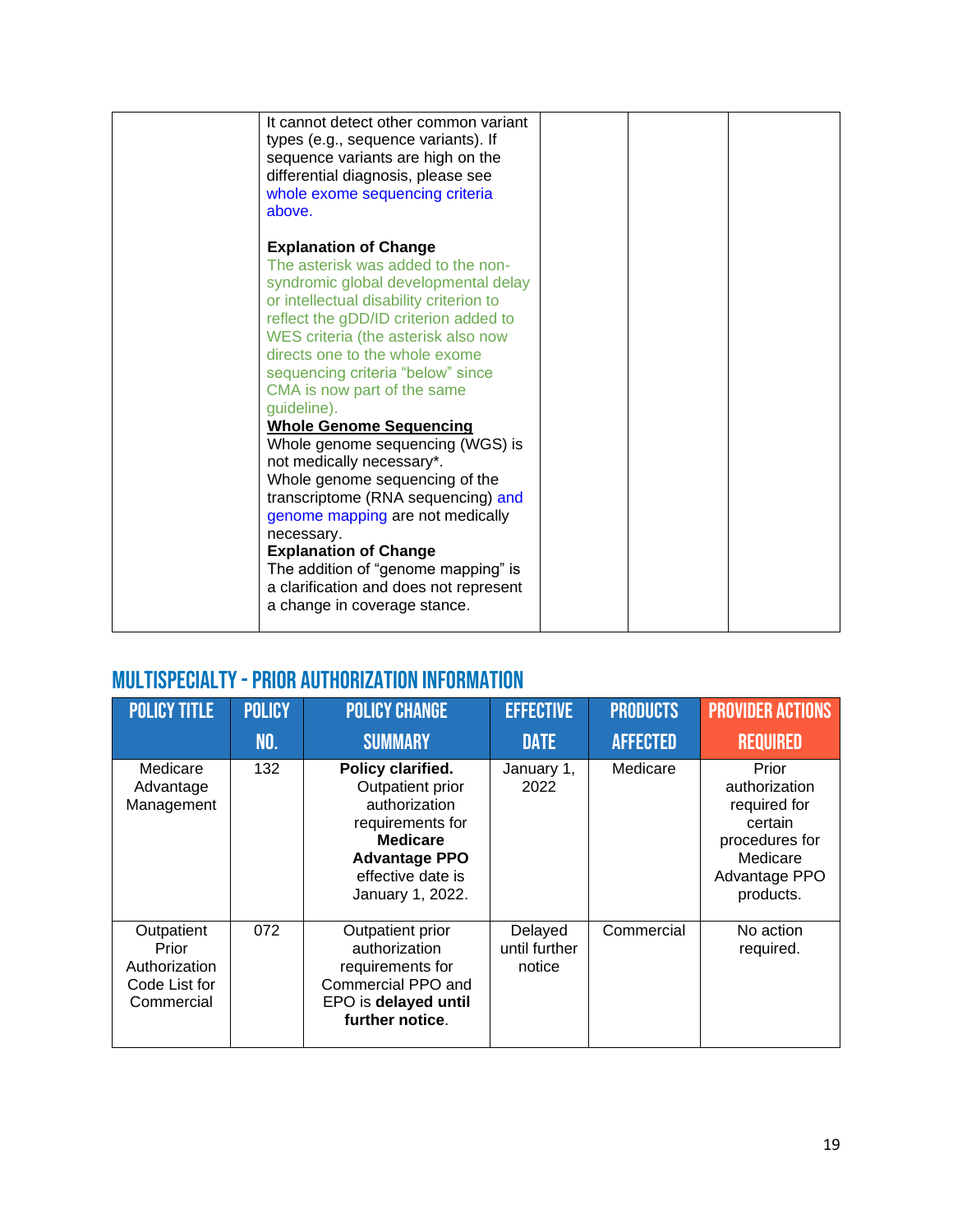# Neurology Neurosurgery and Orthopedics

| <b>POLICY TITLE</b>                                                                                                                                                     | <b>POLICY</b> | <b>POLICY CHANGE SUMMARY</b>                                                                                                                                                                                                                                                                                                                                  | <b>EFFECTIVE</b>    | <b>PRODUCTS</b>        | <b>PROVIDER ACTIONS</b> |
|-------------------------------------------------------------------------------------------------------------------------------------------------------------------------|---------------|---------------------------------------------------------------------------------------------------------------------------------------------------------------------------------------------------------------------------------------------------------------------------------------------------------------------------------------------------------------|---------------------|------------------------|-------------------------|
|                                                                                                                                                                         | <b>NO.</b>    |                                                                                                                                                                                                                                                                                                                                                               | <b>DATE</b>         | <b>AFFECTED</b>        | <b>REQUIRED</b>         |
| <b>Epidural Steroid</b><br>Injections for<br>Neck and Back<br>Pain                                                                                                      | 690           | Enforcement update.<br>Diagnoses codes list<br>added. New diagnoses-<br>to-CPT codes edit<br>implemented. Policy<br>criteria unchanged.                                                                                                                                                                                                                       | January<br>7,2022   | Commercial             | No action<br>required.  |
| Evaluation of<br><b>Biomarkers</b> for<br>Alzheimer<br>Disease (AD)                                                                                                     | 581           | Policy clarified.<br>Additional evidence<br>review added for use of<br>cerebrospinal fluid<br>biomarkers in the<br>management of mild<br>cognitive impairment or<br>mild dementia due to<br>who are being evaluated<br>for the initiation or<br>continuation of amyloid<br>beta targeting therapy.<br>These indications are<br>considered<br>investigational. | December<br>1,2022  | Commercial<br>Medicare | No action<br>required.  |
| Medical<br>Technology<br>Assessment<br>Noncovered<br><b>Services</b>                                                                                                    | 400           | Ongoing<br>investigational<br>statement transferred<br>to MP #482<br>Percutaneous Intradiscal<br>Electrothermal<br>Annuloplasty,<br>Radiofrequency<br>Annuloplasty,<br>Biacuplasty and<br>Intraosseous<br><b>Basivertebral Nerve</b><br>Ablation.                                                                                                             | December<br>1, 2022 | Commercial             | No action<br>required.  |
| Percutaneous<br>Intradiscal<br>Electrothermal<br>Annuloplasty,<br>Radiofrequency<br>Annuloplasty,<br>Biacuplasty and<br>Intraosseous<br>Basivertebral<br>Nerve Ablation | 482           | Policy clarified.<br>Policy statements<br>updated to include<br>ongoing investigational<br>statement on<br>intraosseous<br>radiofrequency ablation<br>of the basivertebral<br>nerve (e.g., Intracept®<br>system) for the<br>treatment of<br>vertebrogenic back pain.                                                                                          | December<br>1,2022  | Commercial             | No action<br>required.  |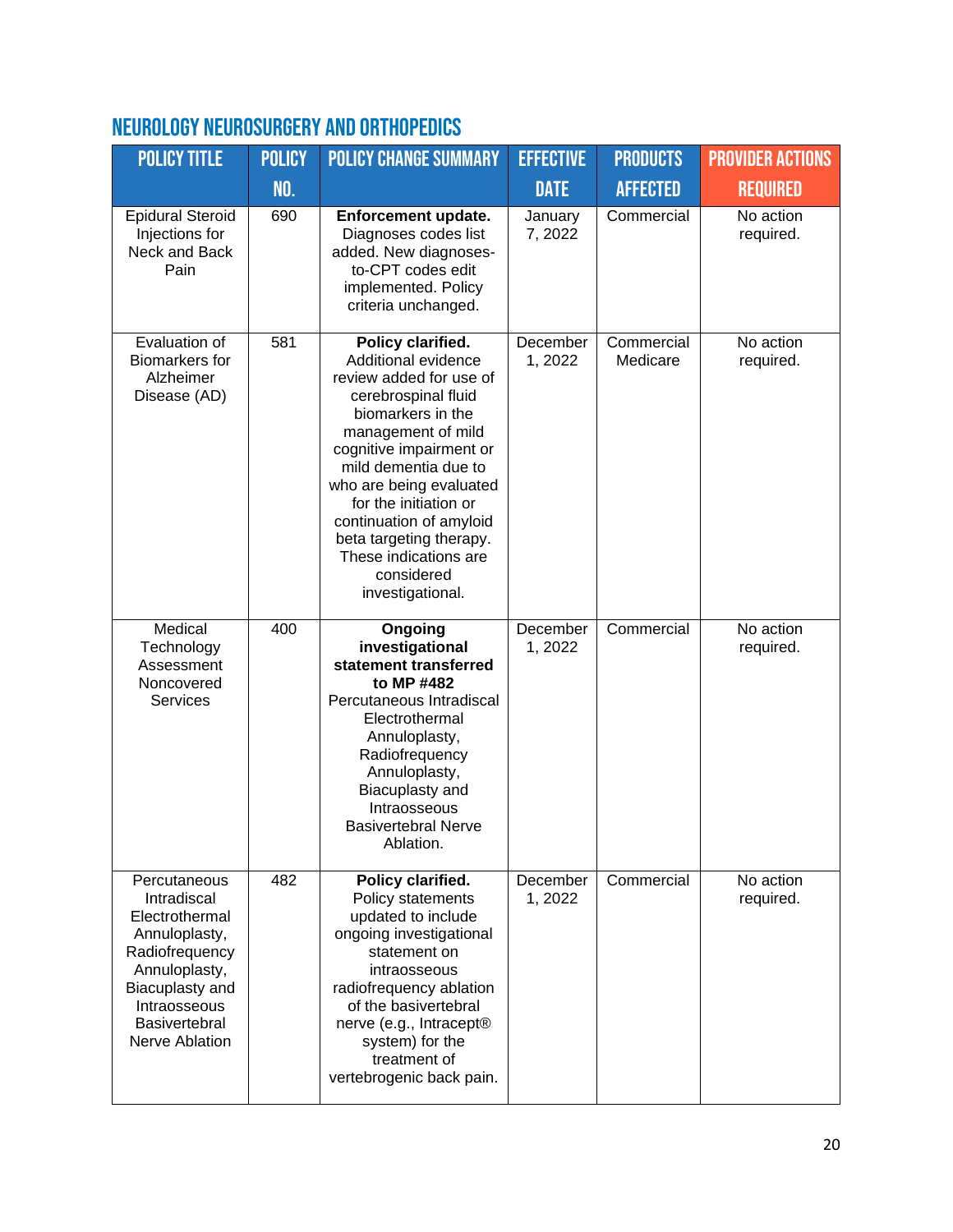# <span id="page-20-0"></span>**PHARMACY**

| <b>POLICY TITLE</b>                                 | <b>POLICY</b> | <b>POLICY CHANGE SUMMARY</b>                                                                                                                     | <b>EFFECTIVE</b>    | <b>PRODUCTS</b> | <b>PROVIDER ACTIONS</b>                                                                                                                                          |
|-----------------------------------------------------|---------------|--------------------------------------------------------------------------------------------------------------------------------------------------|---------------------|-----------------|------------------------------------------------------------------------------------------------------------------------------------------------------------------|
|                                                     | <b>NO.</b>    |                                                                                                                                                  | <b>DATE</b>         | <b>AFFECTED</b> | <b>REQUIRED</b>                                                                                                                                                  |
| Medicare<br>Advantage Part<br><b>B Step Therapy</b> | 020           | Myasi and Zirabey<br>removed as Step 1<br>requirement prior to use<br>of Beovu, Eylea,<br>Lucentis, Macugen<br>based on updated CMS<br>guidance. | December<br>1, 2021 | Medicare        | Providers will be<br>required to<br>use Avastin<br>prior to use<br>of Beovu,<br>Eylea,<br>Lucentis,<br>Macugen<br>based on<br>updated<br><b>CMS</b><br>guidance. |

# <span id="page-20-1"></span>PLASTIC SURGERY

| <b>POLICY TITLE</b>                                            | <b>POLICY</b> | <b>POLICY CHANGE SUMMARY</b>                                                                                                                                                                                                                                                                                                                                                                                                                                                                                               | <b>EFFECTIVE</b>   | <b>PRODUCTS</b>        | <b>PROVIDER ACTIONS</b>                                                            |
|----------------------------------------------------------------|---------------|----------------------------------------------------------------------------------------------------------------------------------------------------------------------------------------------------------------------------------------------------------------------------------------------------------------------------------------------------------------------------------------------------------------------------------------------------------------------------------------------------------------------------|--------------------|------------------------|------------------------------------------------------------------------------------|
|                                                                | NO.           |                                                                                                                                                                                                                                                                                                                                                                                                                                                                                                                            | <b>DATE</b>        | <b>AFFECTED</b>        | <b>REQUIRED</b>                                                                    |
| Reduction<br>Mammaplasty<br>for Breast-<br>Related<br>Symptoms | 703           | Policy clarified. New<br>medically necessary<br>indications described for<br>repeat reduction<br>mammoplasty.                                                                                                                                                                                                                                                                                                                                                                                                              | December<br>1,2021 | Commercial             | Outpatient prior<br>authorization still<br>required.                               |
| Gender<br>Affirming<br>Services<br>(Transgender<br>Services)   | 189           | Policy clarified.<br>Policy statement on<br>surgical procedures<br>revised to clarify that<br>surgical procedures may<br>be done in stages as<br>needed.<br>Policy statement on facial<br>feminization or<br>masculinization clarified<br>to include scalp<br>advancement (only as<br>needed in conjunction<br>with forehead contouring).<br>Policy statement revised<br>to clarify that hormone<br>therapy is not required for<br>transmasculine or gender<br>diverse members<br>requesting surgical chest<br>procedures. | December<br>1,2021 | Commercial<br>Medicare | Outpatient prior<br>authorization still<br>required for<br>surgical<br>procedures. |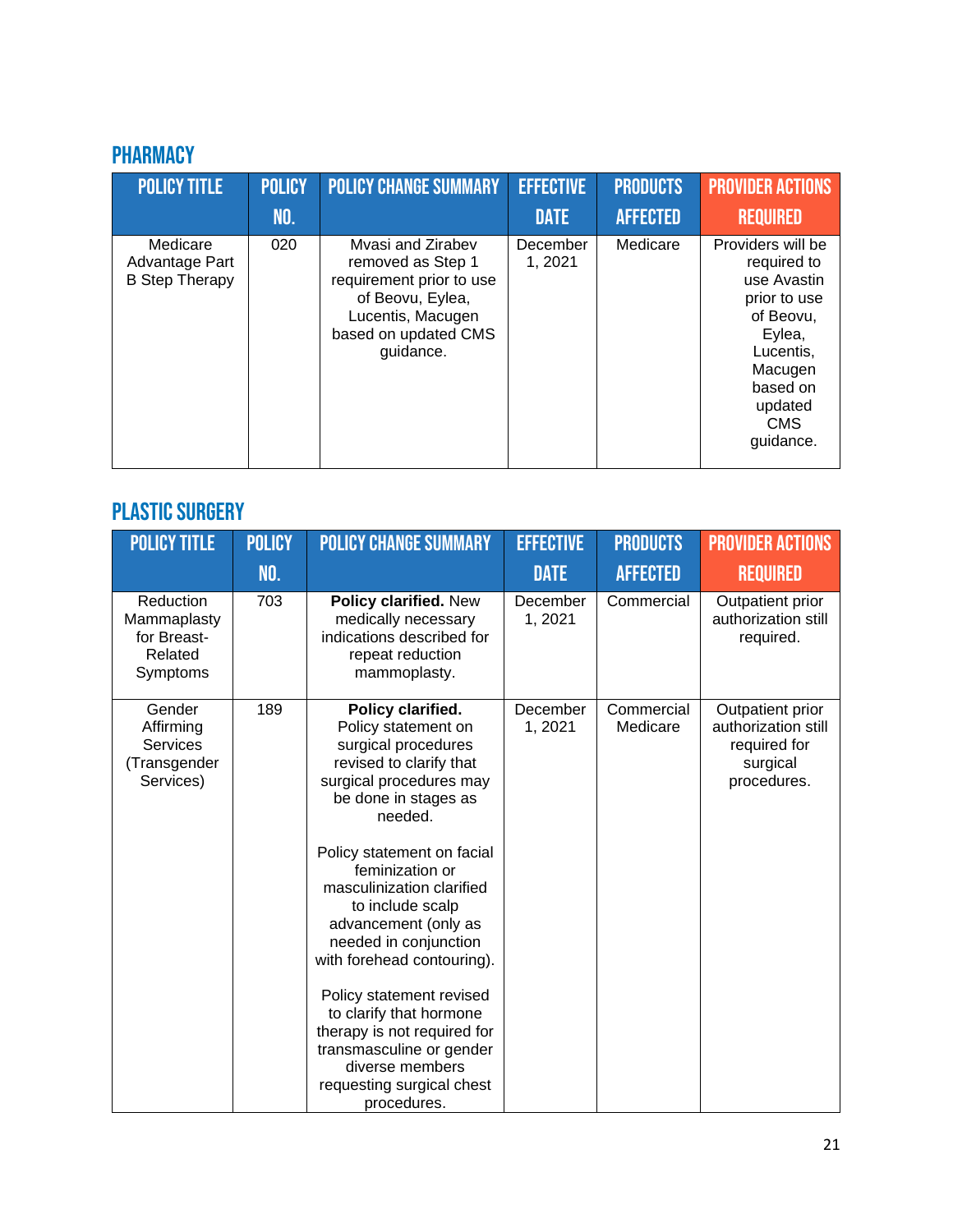### <span id="page-21-0"></span>**PSYCHIATRY**

| <b>POLICY TITLE</b>                                                                                                                       | <b>POLICY</b> | <b>POLICY CHANGE</b>                                                                                            | <b>EFFECTIVE</b>   | <b>PRODUCTS</b> | <b>PROVIDER ACTIONS</b>                              |
|-------------------------------------------------------------------------------------------------------------------------------------------|---------------|-----------------------------------------------------------------------------------------------------------------|--------------------|-----------------|------------------------------------------------------|
|                                                                                                                                           | NO.           | <b>SUMMARY</b>                                                                                                  | <b>DATE</b>        | <b>AFFECTED</b> | <b>REQUIRED</b>                                      |
| Transcranial<br>Magnetic<br>Stimulation as<br>a Treatment of<br>Depression<br>and Other<br>Psychiatric/Ne<br>urologic<br><b>Disorders</b> | 297           | Policy clarified to<br>specify using an FDA-<br>cleared device and<br>modality. Policy<br>statements unchanged. | December<br>1,2021 | Commercial      | Outpatient prior<br>authorization still<br>required. |

#### <span id="page-21-1"></span>**UROLOGY**

| <b>POLICY TITLE</b>                                                                                    | <b>POLICY</b><br>NO. | <b>POLICY CHANGE SUMMARY</b>                                                                                                                                                                                                                                  | <b>EFFECTIVE</b><br><b>DATE</b> | <b>PRODUCTS</b><br><b>AFFECTED</b> | <b>PROVIDER</b><br><b>ACTIONS</b><br><b>REQUIRED</b> |
|--------------------------------------------------------------------------------------------------------|----------------------|---------------------------------------------------------------------------------------------------------------------------------------------------------------------------------------------------------------------------------------------------------------|---------------------------------|------------------------------------|------------------------------------------------------|
| Injectable<br><b>Bulking Agents</b><br>for the<br>Treatment of<br>Urinary and<br>Fecal<br>Incontinence | 471                  | Policy revised. Medically<br>necessary policy<br>statement in men and<br>women with stress urinary<br>incontinence who have<br>failed appropriate<br>conservative therapy<br>expanded to include<br>polyacrylamide hydrogel,<br>which is now FDA<br>approved. | March 1,<br>2022                | Commercial                         | No action<br>required.                               |

### **New 2020 Category III CPT Codes**

**All** category III CPT Codes, including new 2020 codes, are **non-covered** unless they are explicitly described as "medically necessary" in a BCBSMA medical policy. To search for a particular code, click the following link:

[https://www.bluecrossma.com/common/en\\_US/medical\\_policies/medcat.htm](https://www.bluecrossma.com/common/en_US/medical_policies/medcat.htm) and type the code in the search box on the page. Consult the coverage statement of any associated medical policy. *If there is no associated policy, the code is non-covered***.**

A full draft version of each policy is available only by request, to ordering participating clinician providers, one month prior to the effective date of the policy. To request draft policies, contact Medical Policy Administration at **ebr@bcbsma.com**.